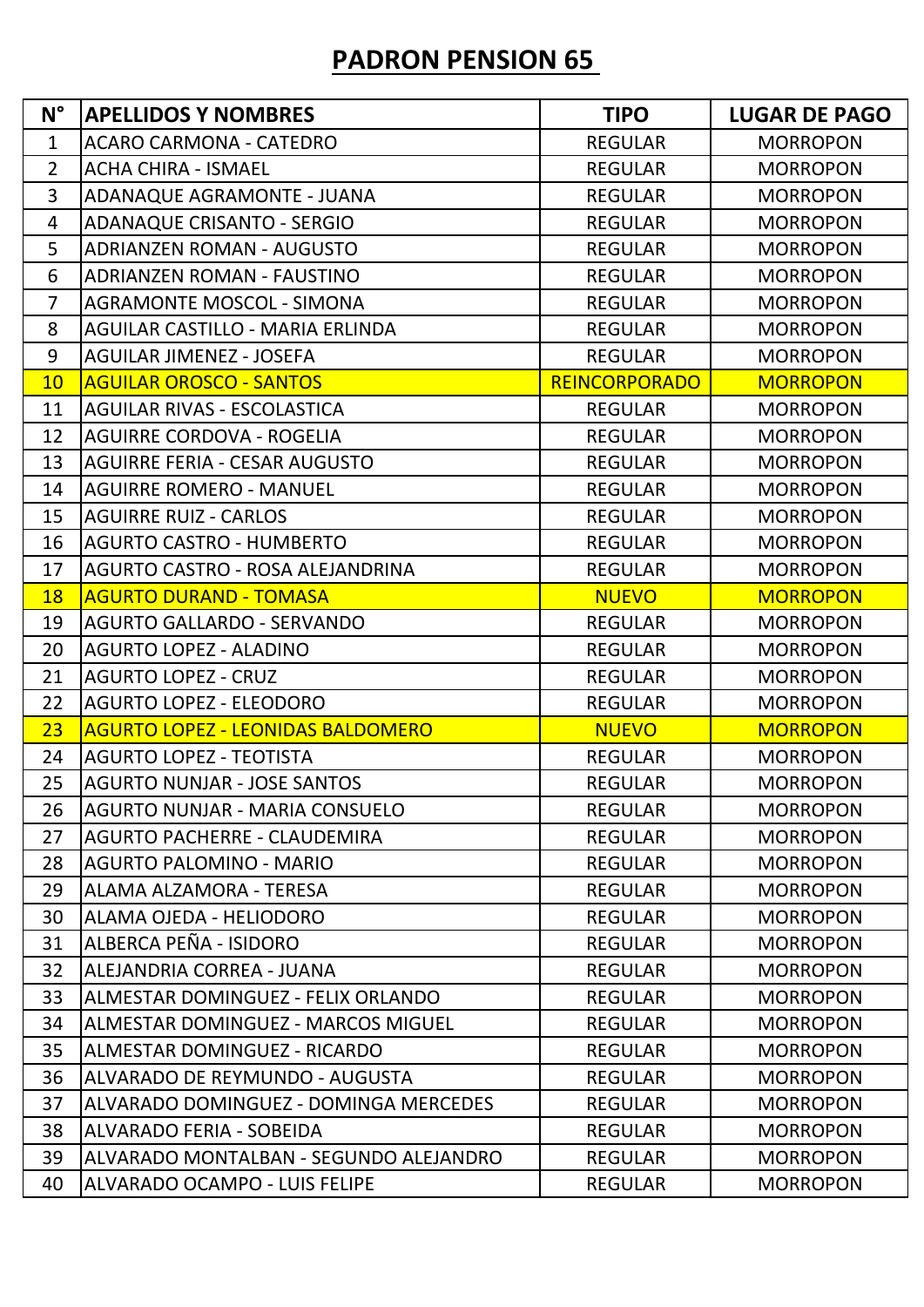| 41 | ALVARADO OCAMPO - MANUEL ANTONIO         | <b>REGULAR</b> | <b>MORROPON</b> |
|----|------------------------------------------|----------------|-----------------|
| 42 | ALVAREZ ALBURQUEQUE - MARIA ISABEL       | <b>REGULAR</b> | <b>MORROPON</b> |
| 43 | ALVAREZ CORDOVA - ALEJANDRINA            | <b>REGULAR</b> | <b>MORROPON</b> |
| 44 | ALVAREZ CORDOVA - ROLANDO                | <b>REGULAR</b> | <b>MORROPON</b> |
| 45 | ALZAMORA VARILLAS - HERMINIO EDILBERTO   | <b>REGULAR</b> | <b>MORROPON</b> |
| 46 | <b>APONTE CORNEJO - AURA FLOR</b>        | <b>REGULAR</b> | <b>MORROPON</b> |
| 47 | APONTE DURAND - MIGUEL EUFEMIO           | <b>REGULAR</b> | <b>MORROPON</b> |
| 48 | APONTE GALLARDO - CARLOS EDUARDO         | <b>REGULAR</b> | <b>MORROPON</b> |
| 49 | <b>APONTE GALLARDO - GUILLERMO</b>       | <b>REGULAR</b> | <b>MORROPON</b> |
| 50 | APONTE NANQUEN - JOSE VALENTIN           | <b>REGULAR</b> | <b>MORROPON</b> |
| 51 | AREVALO CURAY - DUBERLI ZURIEL           | <b>REGULAR</b> | <b>MORROPON</b> |
| 52 | AREVALO CURAY DE OLAYA - EDITA IMELDA    | <b>REGULAR</b> | <b>MORROPON</b> |
| 53 | AREVALO DE ZAPATA - MARIA DOMINGA        | <b>REGULAR</b> | <b>MORROPON</b> |
| 54 | AREVALO IÑEGUEZ - DIOMEDES               | <b>REGULAR</b> | <b>MORROPON</b> |
| 55 | AREVALO VILLEGAS - PETRONILA ELVIRA      | <b>REGULAR</b> | <b>MORROPON</b> |
| 56 | AREVALO ZUÑIGA - BALTAZARA               | <b>REGULAR</b> | <b>MORROPON</b> |
| 57 | <b>ARISMENDIZ ROJAS - JOSE MIGUEL</b>    | <b>REGULAR</b> | <b>MORROPON</b> |
| 58 | <b>ARRAIZA GARCIA - VALERIANO</b>        | <b>REGULAR</b> | <b>MORROPON</b> |
| 59 | ARRAIZA VALDIVIEZO - LUIS FELIPE         | <b>REGULAR</b> | <b>MORROPON</b> |
| 60 | ARRAYZA DE CORDOVA - BERTHA              | <b>REGULAR</b> | <b>MORROPON</b> |
| 61 | ARREATEGUI TOCTO DE SANTOS - GREGORIA    | <b>REGULAR</b> | <b>MORROPON</b> |
| 62 | ARRESE JIMENEZ - FLORINDA ELVIRA         | <b>REGULAR</b> | <b>MORROPON</b> |
| 63 | <b>ASTUDILLO MENDOZA - FLORO</b>         | <b>REGULAR</b> | <b>MORROPON</b> |
| 64 | <b>ASTUDILLO SULLON - LEONCIO</b>        | <b>REGULAR</b> | <b>MORROPON</b> |
| 65 | <b>ASTUDILLO SULLON - TEODORO</b>        | <b>REGULAR</b> | <b>MORROPON</b> |
| 66 | <b>ASTUDILLO SUYON - ANDRES</b>          | <b>REGULAR</b> | <b>MORROPON</b> |
| 67 | <b>ASTUDILLO SUYON - LUCILA</b>          | <b>REGULAR</b> | <b>MORROPON</b> |
| 68 | ASTUDILLO TEJADA - DEVARI TORIBIO        | <b>REGULAR</b> | <b>MORROPON</b> |
| 69 | <b>ASTUDILLO ZAPATA - JOSE ALEJANDRO</b> | <b>REGULAR</b> | <b>MORROPON</b> |
| 70 | ASTUDILLO ZAPATA - MANUEL TEODORO        | <b>REGULAR</b> | <b>MORROPON</b> |
| 71 | <b>ASUNCION ROMAN - DELFINA</b>          | <b>REGULAR</b> | <b>MORROPON</b> |
| 72 | ATARAMA CRUZ - FELIPA                    | <b>REGULAR</b> | <b>MORROPON</b> |
| 73 | ATARAMA CRUZ - MARIA ELISA               | <b>REGULAR</b> | <b>MORROPON</b> |
| 74 | <b>ATOCHE MONCADA - SANTOS</b>           | <b>REGULAR</b> | <b>MORROPON</b> |
| 75 | <b>ATOCHE MORE - MARIA</b>               | <b>REGULAR</b> | <b>MORROPON</b> |
| 76 | ATOCHE ROMERO - SEGUNDO AMADEO           | <b>REGULAR</b> | <b>MORROPON</b> |
| 77 | <b>ATOCHE RUMICHE - VICTORIA</b>         | <b>REGULAR</b> | <b>MORROPON</b> |
| 78 | ATOCHE VDA DE ZURITA - PATRICIA          | <b>REGULAR</b> | <b>MORROPON</b> |
| 79 | BALLESTEROS PRIETO - BONIFACIO ZENEIDA   | <b>REGULAR</b> | <b>MORROPON</b> |
| 80 | BALLESTEROS RAMIREZ DE RUIZ - MAXIMINA   | <b>REGULAR</b> | <b>MORROPON</b> |
| 81 | <b>BARCO CORDOVA - JUAN IRENIO</b>       | <b>REGULAR</b> | <b>MORROPON</b> |
| 82 | <b>BARCO CRUZ - SERAFIN</b>              | <b>REGULAR</b> | <b>MORROPON</b> |
| 83 | <b>BARCO DE BARCO - SALOME</b>           | <b>REGULAR</b> | <b>MORROPON</b> |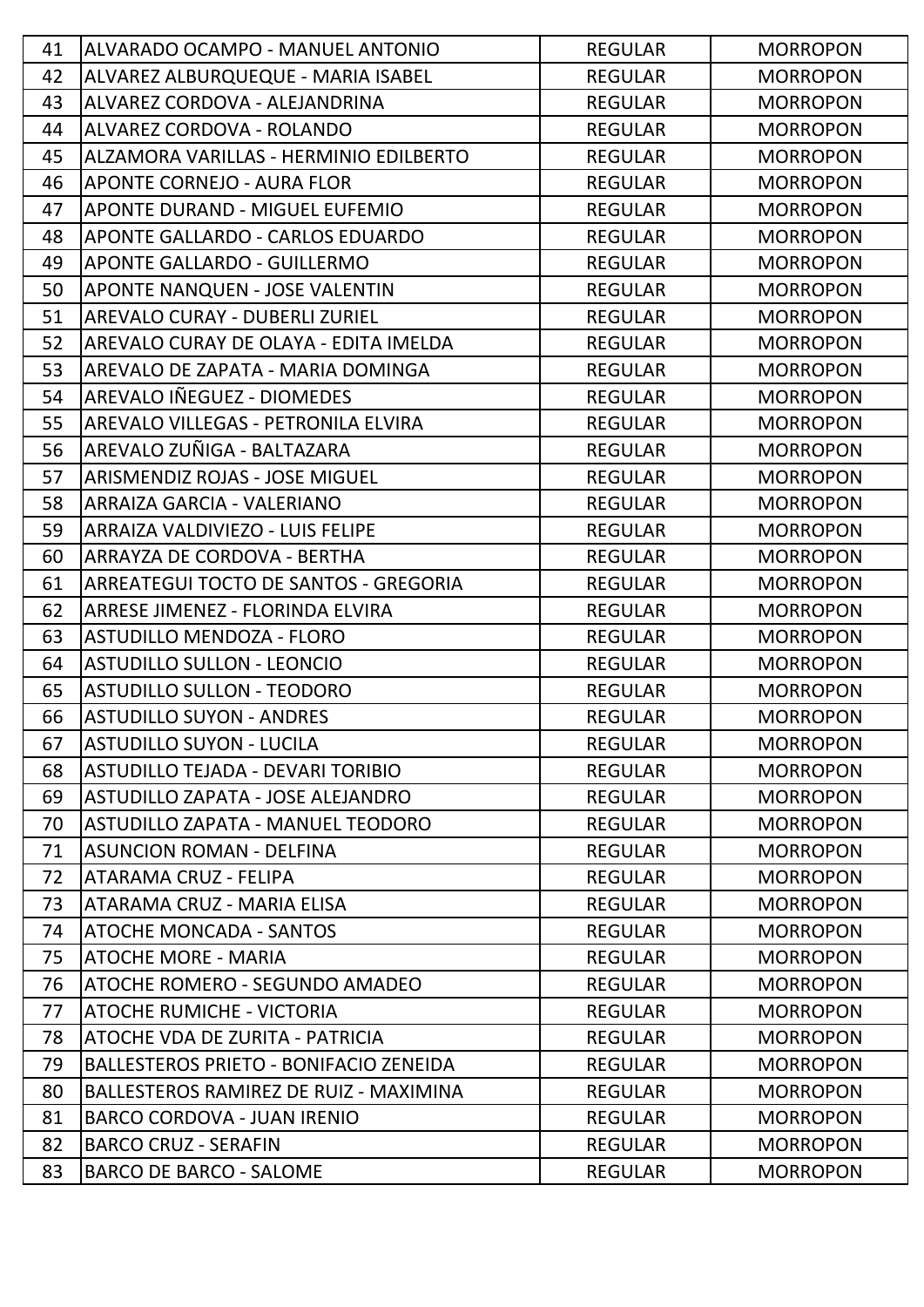| 84         | <b>BARRANZUELA GALLARDO - JESUS</b>  | <b>REGULAR</b> | <b>MORROPON</b> |
|------------|--------------------------------------|----------------|-----------------|
| 85         | <b>BARRANZUELA GALLARDO - MARCOS</b> | <b>REGULAR</b> | <b>MORROPON</b> |
| 86         | BARRANZUELA JUAREZ - SANTOS LORENZO  | <b>REGULAR</b> | <b>MORROPON</b> |
| 87         | <b>BARRANZUELA MORE - ANTERO</b>     | <b>REGULAR</b> | <b>MORROPON</b> |
| 88         | <b>BENITES CASTRO - AGUSTIN</b>      | <b>REGULAR</b> | <b>MORROPON</b> |
| 89         | <b>BERRU CASTILLO - LUCIA</b>        | <b>REGULAR</b> | <b>MORROPON</b> |
| 90         | <b>BERRU CASTILLO - SANTOS</b>       | <b>REGULAR</b> | <b>MORROPON</b> |
| 91         | BERRU DE GARCIA - MARIA JOSEFA       | <b>REGULAR</b> | <b>MORROPON</b> |
| 92         | <b>BERRU JIMENEZ - ROGELIO</b>       | <b>REGULAR</b> | <b>MORROPON</b> |
| 93         | <b>BERRU MORALES - ANGELICA</b>      | <b>REGULAR</b> | <b>MORROPON</b> |
| 94         | <b>CABRERA JIMENEZ - JUAN</b>        | <b>REGULAR</b> | <b>MORROPON</b> |
| 95         | CABRERA MENDOZA - FELIX ALEJANDRO    | <b>REGULAR</b> | <b>MORROPON</b> |
| 96         | CABRERA MENDOZA - PAULA              | <b>REGULAR</b> | <b>MORROPON</b> |
| 97         | <b>CACERES CORNEJO - JUAN CARLOS</b> | <b>REGULAR</b> | <b>MORROPON</b> |
| 98         | <b>CALDERON SAMAME - EUGENIO</b>     | <b>REGULAR</b> | <b>MORROPON</b> |
| 99         | <b>CALLE ALAMA - ROSA</b>            | <b>REGULAR</b> | <b>MORROPON</b> |
| 100        | CALLE CASTILLO - BENICIO             | <b>REGULAR</b> | <b>MORROPON</b> |
| 101        | CALLE CASTILLO - LUSDINA             | <b>REGULAR</b> | <b>MORROPON</b> |
| 102        | <b>CALLE CASTILLO - SANTOS</b>       | <b>REGULAR</b> | <b>MORROPON</b> |
| 103        | CALLE CORDOVA - EDILBERTO            | <b>REGULAR</b> | <b>MORROPON</b> |
| 104        | CALLE CORDOVA - MERCEDES             | <b>REGULAR</b> | <b>MORROPON</b> |
| 105        | <b>CALLE CORDOVA - TOMAS</b>         | <b>REGULAR</b> | <b>MORROPON</b> |
| 106        | CALLE JIMENEZ - MARIA SANTOS         | <b>REGULAR</b> | <b>MORROPON</b> |
| 107        | CALLE PEÑA - DORALIZA                | <b>REGULAR</b> | <b>MORROPON</b> |
| <b>108</b> | <b>CALLE PEÑA - MAGDALENA</b>        | <b>NUEVO</b>   | <b>MORROPON</b> |
| 109        | CALLE PINTADO - ANTONIO              | <b>REGULAR</b> | <b>MORROPON</b> |
| 110        | CAMACHO VEGA - CESAR AUGUSTO         | <b>REGULAR</b> | <b>MORROPON</b> |
| 111        | CAMACHO VEGAS - ASUNCION RENE        | <b>REGULAR</b> | <b>MORROPON</b> |
| 112        | <b>CAMPOS CASTILLO - HECTOR</b>      | <b>REGULAR</b> | <b>MORROPON</b> |
| 113        | CAMPUSANO NANQUEN - MAXIMILIANO      | <b>REGULAR</b> | <b>MORROPON</b> |
| 114        | <b>CANO LOPEZ - HUMBERTO</b>         | <b>REGULAR</b> | <b>MORROPON</b> |
| 115        | CARAMANTIN MENDOZA - TORIBIO         | <b>REGULAR</b> | <b>MORROPON</b> |
| 116        | CARHUAPOMA SAAVEDRA - FELICIANA      | <b>REGULAR</b> | <b>MORROPON</b> |
| 117        | <b>CARMEN RIVERA - BENITO</b>        | <b>REGULAR</b> | <b>MORROPON</b> |
| 118        | <b>CARMEN RIVERA - SEGUNDO</b>       | <b>REGULAR</b> | <b>MORROPON</b> |
| 119        | CARMONA CHOQUEHUANCA - ISIDORO       | <b>REGULAR</b> | <b>MORROPON</b> |
| 120        | CARNERO MONCADA - LUIS ARNALDO       | <b>REGULAR</b> | <b>MORROPON</b> |
| 121        | ICARRASCO DE MENA - ROSA MARINA      | <b>REGULAR</b> | <b>MORROPON</b> |
| 122        | CARRASCO GALLARDO - LUIS BELTRAN     | <b>REGULAR</b> | <b>MORROPON</b> |
| 123        | CARRASCO MONTALBAN - BELISARIO       | <b>REGULAR</b> | <b>MORROPON</b> |
| 124        | CARRASCO RAMIREZ - REMBERTO SEGUNDO  | <b>REGULAR</b> | <b>MORROPON</b> |
| 125        | <b>CARRASCO SALCEDO - MARIO</b>      | <b>REGULAR</b> | <b>MORROPON</b> |
| 126        | CARRASCO VASQUEZ - JOSE              | <b>REGULAR</b> | <b>MORROPON</b> |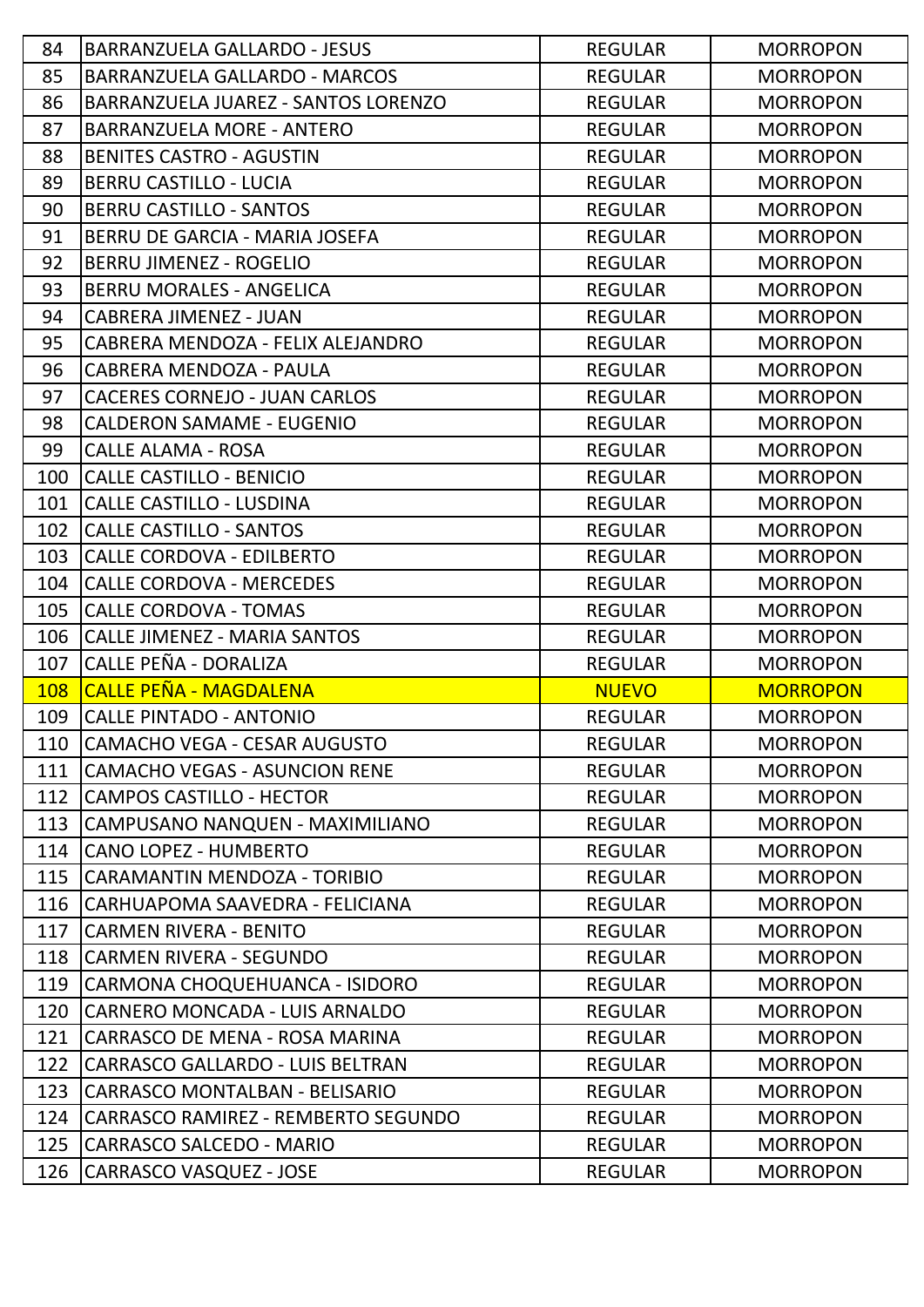| 127        | <b>CASTILLO BERRU - JULIA</b>              | <b>REGULAR</b> | <b>MORROPON</b> |
|------------|--------------------------------------------|----------------|-----------------|
| 128        | <b>CASTILLO CANO - MAXIMINA</b>            | <b>REGULAR</b> | <b>MORROPON</b> |
| 129        | <b>CASTILLO CASTILLO - LUCIO</b>           | <b>REGULAR</b> | <b>MORROPON</b> |
| 130        | <b>CASTILLO GUERRERO - TEOLINDA</b>        | <b>REGULAR</b> | <b>MORROPON</b> |
| 131        | <b>CASTILLO JARA - AGRIPINA</b>            | <b>REGULAR</b> | <b>MORROPON</b> |
| 132        | <b>CASTILLO LOPEZ - FILOMENA</b>           | <b>REGULAR</b> | <b>MORROPON</b> |
| 133        | <b>CASTILLO LOPEZ - FRANCISCA</b>          | <b>REGULAR</b> | <b>MORROPON</b> |
| 134        | <b>CASTILLO LOPEZ - LUCIA</b>              | <b>REGULAR</b> | <b>MORROPON</b> |
| 135        | <b>CASTILLO LOPEZ - MARCELINA</b>          | <b>REGULAR</b> | <b>MORROPON</b> |
| 136        | <b>CASTILLO TROYA - AQUILES</b>            | <b>REGULAR</b> | <b>MORROPON</b> |
| 137        | CASTRO ALVARADO - MARIA ALEJANDRINA        | <b>REGULAR</b> | <b>MORROPON</b> |
| 138        | CASTRO ALVARADO DE HUERTAS - ESTEHER       | <b>REGULAR</b> | <b>MORROPON</b> |
| 139        | <b>CERQUEN GALLARDO - RAUL</b>             | <b>REGULAR</b> | <b>MORROPON</b> |
| 140        | <b>CERQUEN GALLARDO - REBECA</b>           | <b>REGULAR</b> | <b>MORROPON</b> |
| 141        | <b>CESPEDES ASTUDILLO - LUCINDA</b>        | <b>REGULAR</b> | <b>MORROPON</b> |
| 142        | <b>CESPEDES CORREA - SANTOS GREGORIO</b>   | <b>REGULAR</b> | <b>MORROPON</b> |
| 143        | <b>CESPEDES NANQUEN - SIXTO CELESTINO</b>  | <b>REGULAR</b> | <b>MORROPON</b> |
| 144        | <b>CESPEDES PRIETO - SANTOS PABLO</b>      | <b>REGULAR</b> | <b>MORROPON</b> |
| 145        | <b>CHAMBA CASTILLO - AGUEDO</b>            | <b>REGULAR</b> | <b>MORROPON</b> |
| 146        | <b>CHAMBA CASTILLO - CARMEN</b>            | <b>REGULAR</b> | <b>MORROPON</b> |
| 147        | CHAMBA DOMINGUEZ - ALVARITA                | <b>REGULAR</b> | <b>MORROPON</b> |
| 148        | CHANGANAQUE MENDOZA - CASTULA              | <b>REGULAR</b> | <b>MORROPON</b> |
| 149        | <b>CHANTA CORDOVA - LEONIDAS</b>           | <b>REGULAR</b> | <b>MORROPON</b> |
| 150        | <b>CHANTA CORDOVA - PABLO</b>              | <b>REGULAR</b> | <b>MORROPON</b> |
| 151        | CHAVEZ ADANAQUE DE MORE - CARMEN REYNELDA  | <b>REGULAR</b> | <b>MORROPON</b> |
| 152        | CHAVEZ ALVARADO - FERMINA                  | <b>REGULAR</b> | <b>MORROPON</b> |
| 153        | CHAVEZ ALVARADO - JULIA FRANCISCA          | <b>REGULAR</b> | <b>MORROPON</b> |
| 154        | <b>CHAVEZ DE ZAPATA - JULIA</b>            | <b>REGULAR</b> | <b>MORROPON</b> |
| 155        | lCHAVEZ DE ZAPATA - PETRA FREDESVINDA      | <b>REGULAR</b> | <b>MORROPON</b> |
| 156        | CHAVEZ FERIA - FELIX EDUARDO               | <b>REGULAR</b> | <b>MORROPON</b> |
| 157        | CHAVEZ MENDOZA DE PANTA - FRANCISCA        | <b>REGULAR</b> | <b>MORROPON</b> |
| 158        | CHAVEZ SAAVEDRA - NEMECIO                  | <b>REGULAR</b> | <b>MORROPON</b> |
| 159        | CHAVEZ SANDOVAL - MARIA RAMOS              | <b>REGULAR</b> | <b>MORROPON</b> |
| 160        | <b>CHAVEZ URBINA - MARCELINA</b>           | <b>REGULAR</b> | <b>MORROPON</b> |
| 161        | CHAVEZ URBINA DE ORDINOLA - MARIA FELICITA | <b>REGULAR</b> | <b>MORROPON</b> |
| 162        | CHAVEZ ZAPATA - SANTOS ISABEL              | <b>REGULAR</b> | <b>MORROPON</b> |
| 163        | CHIRA CESPEDES - CARLOS ALBERTO            | <b>REGULAR</b> | <b>MORROPON</b> |
| 164        | CHIROQUE CHERO - MARIA ANGELICA            | <b>REGULAR</b> | <b>MORROPON</b> |
| <b>165</b> | <b>CHIROQUE LAZARO - FELIPE</b>            | <b>NUEVO</b>   | <b>MORROPON</b> |
| 166        | <b>CHIROQUE ROJAS - JOSEFA</b>             | <b>REGULAR</b> | <b>MORROPON</b> |
| 167        | CHOQUEHUANCA CANGO - DEMETRIO              | <b>REGULAR</b> | <b>MORROPON</b> |
| 168        | <b>CHUMACERO CEVALLOS - ADRIANO</b>        | <b>REGULAR</b> | <b>MORROPON</b> |
| 169        | CHUMACERO FARFAN - JOSE MIGUEL             | <b>REGULAR</b> | <b>MORROPON</b> |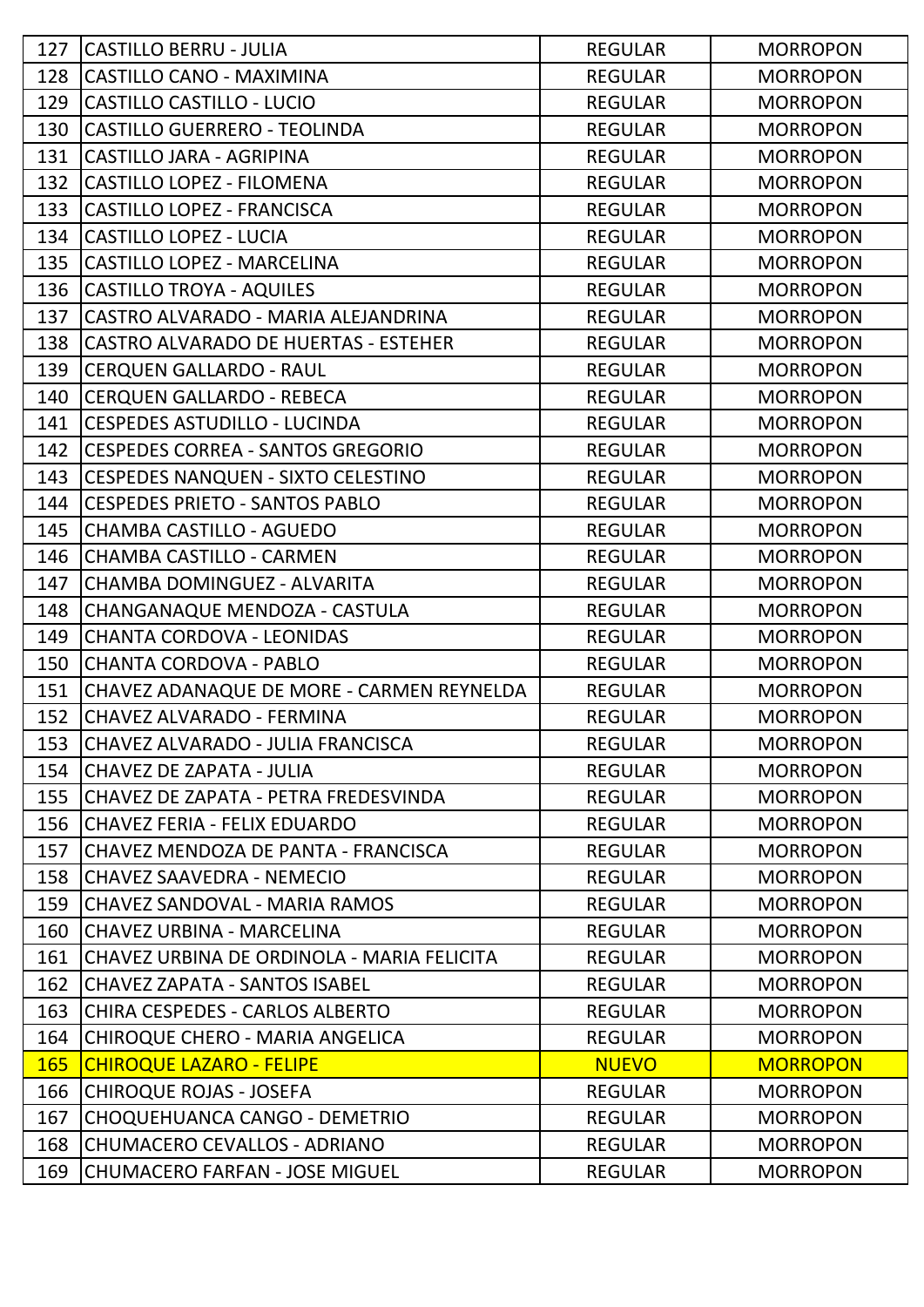| 170 | CHUMACERO GARCIA - JOSE DE LA ROSA       | <b>REGULAR</b> | <b>MORROPON</b> |
|-----|------------------------------------------|----------------|-----------------|
| 171 | CHUMACERO JIMENEZ - CELINA               | <b>REGULAR</b> | <b>MORROPON</b> |
| 172 | CHUNGA OLAZABAL - VICTOR CESAR           | <b>REGULAR</b> | <b>MORROPON</b> |
| 173 | <b>CISNEROS GONZALES - JULIA</b>         | <b>REGULAR</b> | <b>MORROPON</b> |
| 174 | COBEÑAS DOMINGUEZ - PEDRO PABLO          | <b>REGULAR</b> | <b>MORROPON</b> |
| 175 | COBEÑAS LALUPU - GENARO                  | <b>REGULAR</b> | <b>MORROPON</b> |
| 176 | CONDOLO CORDOVA DE GUEVARA - MARIA IRENE | <b>REGULAR</b> | <b>MORROPON</b> |
| 177 | <b>CORDOVA BANCES - FERMIN</b>           | <b>REGULAR</b> | <b>MORROPON</b> |
| 178 | <b>CORDOVA BERRU - CRISTINO</b>          | <b>REGULAR</b> | <b>MORROPON</b> |
| 179 | <b>CORDOVA BERRU - FRANCISCA</b>         | <b>REGULAR</b> | <b>MORROPON</b> |
| 180 | <b>CORDOVA BERRU - PATRICIO</b>          | <b>REGULAR</b> | <b>MORROPON</b> |
| 181 | <b>CORDOVA CALLE - YSMAEL</b>            | <b>REGULAR</b> | <b>MORROPON</b> |
| 182 | CORDOVA CASTILLO - JUAN ALBERTO          | <b>REGULAR</b> | <b>MORROPON</b> |
| 183 | <b>CORDOVA CASTILLO - PABLO</b>          | <b>REGULAR</b> | <b>MORROPON</b> |
| 184 | CORDOVA CHUMACERO - SOBEIDA              | <b>REGULAR</b> | <b>MORROPON</b> |
| 185 | <b>CORDOVA CORDOVA - JUANA</b>           | <b>REGULAR</b> | <b>MORROPON</b> |
| 186 | <b>CORDOVA CORDOVA - MIGUEL</b>          | <b>REGULAR</b> | <b>MORROPON</b> |
| 187 | <b>CORDOVA DE BERRU - CARMEN</b>         | <b>REGULAR</b> | <b>MORROPON</b> |
| 188 | CORDOVA DE CALLE - EXILDA NOEMI          | <b>REGULAR</b> | <b>MORROPON</b> |
| 189 | CORDOVA DE GARCIA - PASCUALA             | <b>REGULAR</b> | <b>MORROPON</b> |
| 190 | CORDOVA DE SANCHEZ - ELEODORA            | <b>REGULAR</b> | <b>MORROPON</b> |
| 191 | <b>CORDOVA GARCIA - FRANCISCA</b>        | <b>REGULAR</b> | <b>MORROPON</b> |
| 192 | <b>CORDOVA GARCIA - JOBINA</b>           | <b>REGULAR</b> | <b>MORROPON</b> |
| 193 | <b>CORDOVA GARCIA - JOSE ANTONIO</b>     | <b>REGULAR</b> | <b>MORROPON</b> |
| 194 | CORDOVA GODOS DE PEÑA - GERVACIA         | <b>REGULAR</b> | <b>MORROPON</b> |
| 195 | <b>CORDOVA GOMEZ - MIGUEL</b>            | <b>REGULAR</b> | <b>MORROPON</b> |
| 196 | ICORDOVA JARA - LUIS BELTRAN             | <b>REGULAR</b> | <b>MORROPON</b> |
| 197 | CORDOVA JIMENEZ - JOSE SANTIAGO          | <b>REGULAR</b> | <b>MORROPON</b> |
| 198 | CORDOVA JIMENEZ - JULIA                  | <b>REGULAR</b> | <b>MORROPON</b> |
| 199 | <b>CORDOVA LOPEZ - BASILIA</b>           | <b>REGULAR</b> | <b>MORROPON</b> |
| 200 | CORDOVA LOPEZ - MARIA MAGDALENA          | <b>REGULAR</b> | <b>MORROPON</b> |
| 201 | <b>CORDOVA LOPEZ - MARIANO</b>           | <b>REGULAR</b> | <b>MORROPON</b> |
| 202 | <b>CORDOVA LOPEZ - RODOLFO</b>           | <b>REGULAR</b> | <b>MORROPON</b> |
| 203 | <b>CORDOVA LOPEZ - SILVESTRE</b>         | <b>REGULAR</b> | <b>MORROPON</b> |
| 204 | <b>CORDOVA LOPEZ - VALENTIN</b>          | <b>REGULAR</b> | <b>MORROPON</b> |
| 205 | <b>CORDOVA MARCHAN - ADELA</b>           | <b>REGULAR</b> | <b>MORROPON</b> |
| 206 | CORDOVA NUÑEZ - ESCOLASTICO              | <b>REGULAR</b> | <b>MORROPON</b> |
| 207 | CORDOVA NUÑEZ - FRANCISCO                | <b>REGULAR</b> | <b>MORROPON</b> |
| 208 | <b>CORDOVA PACHERRE - LEONCIO YSAC</b>   | <b>REGULAR</b> | <b>MORROPON</b> |
| 209 | CORDOVA PEÑA - ANDRES                    | <b>REGULAR</b> | <b>MORROPON</b> |
| 210 | CORDOVA PEÑA - ROGELIO                   | <b>REGULAR</b> | <b>MORROPON</b> |
| 211 | CORDOVA PEÑA - TERESA                    | <b>REGULAR</b> | <b>MORROPON</b> |
| 212 | CORDOVA PORTERO - AGRIPINO               | <b>REGULAR</b> | <b>MORROPON</b> |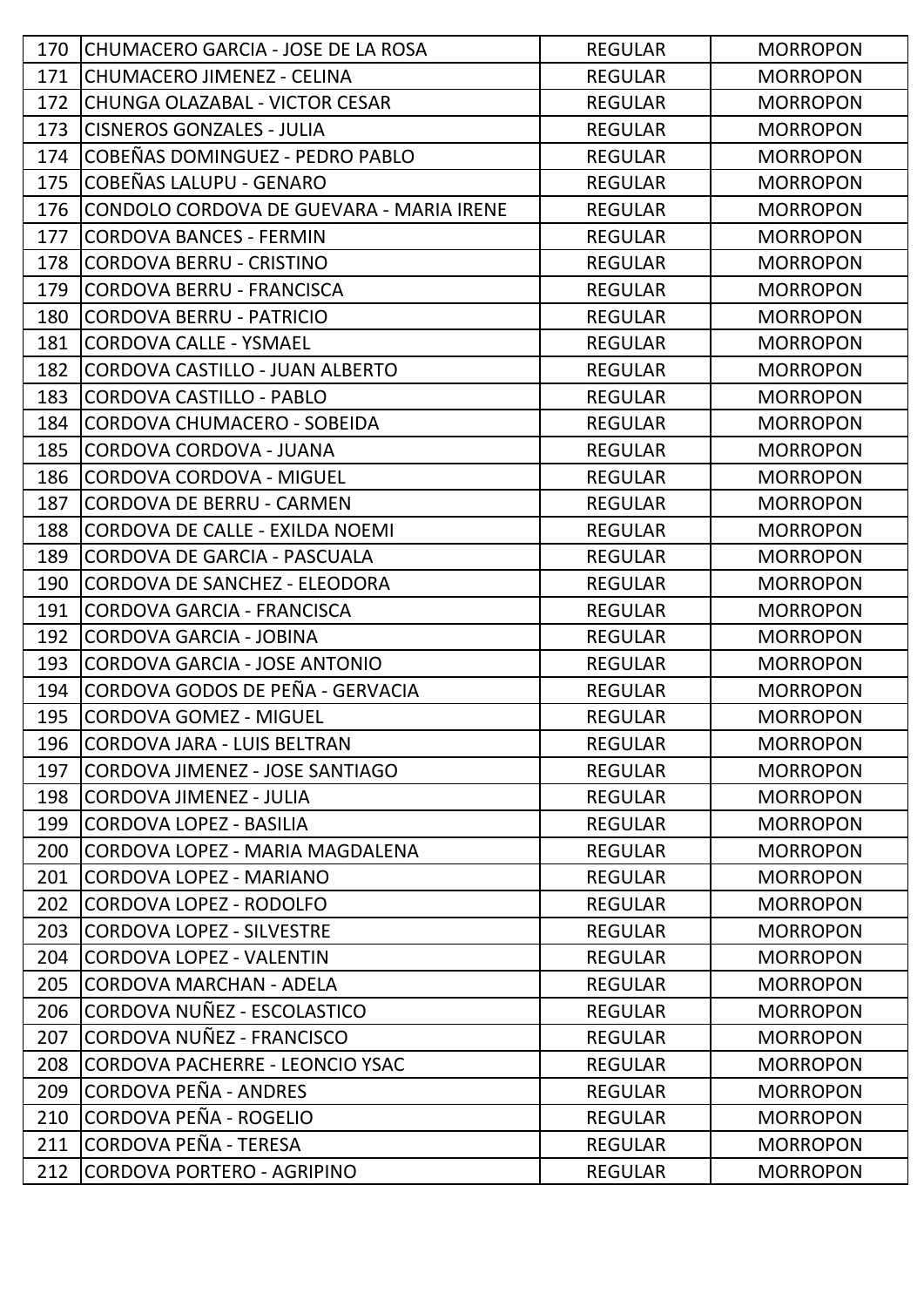|     | 213 CORDOVA PORTERO - TEODORA            | <b>REGULAR</b>       | <b>MORROPON</b> |
|-----|------------------------------------------|----------------------|-----------------|
| 214 | <b>CORDOVA ROJAS - BETSABE</b>           | <b>REGULAR</b>       | <b>MORROPON</b> |
| 215 | CORDOVA ROQUE - MARTINA                  | <b>REGULAR</b>       | <b>MORROPON</b> |
| 216 | CORDOVA SANDOVAL - MARCELINA             | <b>REGULAR</b>       | <b>MORROPON</b> |
| 217 | <b>CORDOVA SANDOVAL - ORESTES</b>        | <b>REGULAR</b>       | <b>MORROPON</b> |
| 218 | CORDOVA SOLUCO - JUAN                    | <b>REGULAR</b>       | <b>MORROPON</b> |
| 219 | CORDOVA TOCTO - MARIA                    | <b>REGULAR</b>       | <b>MORROPON</b> |
| 220 | CORDOVA VELASQUEZ - GERARDO              | <b>REGULAR</b>       | <b>MORROPON</b> |
| 221 | CORDOVA VELASQUEZ - PEDRO                | <b>REGULAR</b>       | <b>MORROPON</b> |
| 222 | CORDOVA ZURITA - FRANCISCO               | <b>REGULAR</b>       | <b>MORROPON</b> |
| 223 | CORNEJO ALZAMORA - MANUEL                | <b>REGULAR</b>       | <b>MORROPON</b> |
| 224 | CORNEJO CASTILLO - MERCEDES              | <b>REGULAR</b>       | <b>MORROPON</b> |
| 225 | CORNEJO MONTALVAN - GENARA               | <b>REGULAR</b>       | <b>MORROPON</b> |
| 226 | CORNEJO MORALES - SANTOS MATILDE         | <b>REGULAR</b>       | <b>MORROPON</b> |
| 227 | CORONADO PEÑA - ALEJANDRO                | <b>REGULAR</b>       | <b>MORROPON</b> |
| 228 | CORREA CESPEDES - IRMA                   | <b>REGULAR</b>       | <b>MORROPON</b> |
| 229 | <b>CORREA CESPEDES - REYNALDO</b>        | <b>NUEVO</b>         | <b>MORROPON</b> |
| 230 | CORREA DE CARRASCO - MATILDE             | <b>REGULAR</b>       | <b>MORROPON</b> |
| 231 | CORREA GALLARDO - ARNULFO                | <b>REGULAR</b>       | <b>MORROPON</b> |
| 232 | CORTEZ CARRASCO - JUAN ERNESTO           | <b>REGULAR</b>       | <b>MORROPON</b> |
| 233 | CORTEZ GARCIA - NIMIA AURORA             | <b>REGULAR</b>       | <b>MORROPON</b> |
| 234 | COVEÑAS DE SAAVEDRA - UBALDINA ISABEL    | <b>REGULAR</b>       | <b>MORROPON</b> |
| 235 | COVEÑAS PAZ DE RODRIGUEZ - JOSEFA        | <b>REGULAR</b>       | <b>MORROPON</b> |
| 236 | CRISANTO NIMA - CRISTINA                 | <b>REGULAR</b>       | <b>MORROPON</b> |
| 237 | CRUZ ALVARADO - OFELIA                   | <b>REGULAR</b>       | <b>MORROPON</b> |
| 238 | <b>CRUZ BARCO - ELENO</b>                | <b>REINCORPORADO</b> | <b>MORROPON</b> |
| 239 | CRUZ CHIROQUE - MARIA AGUEDA             | <b>REGULAR</b>       | <b>MORROPON</b> |
| 240 | <b>CRUZ GARCIA - YDA</b>                 | <b>REGULAR</b>       | <b>MORROPON</b> |
| 241 |                                          |                      |                 |
|     | CRUZ JARAMILLO - JUAN                    | <b>REGULAR</b>       | <b>MORROPON</b> |
| 242 | <b>CRUZ LOPEZ - LUGARDA</b>              | <b>REGULAR</b>       | <b>MORROPON</b> |
| 243 | CRUZ RUIZ - DARIO                        | <b>REGULAR</b>       | <b>MORROPON</b> |
| 244 | CRUZ TABOADA - FLORENCIO                 | <b>REGULAR</b>       | <b>MORROPON</b> |
| 245 | <b>lCULCAS PRIETO - CARLOS</b>           | <b>REGULAR</b>       | <b>MORROPON</b> |
| 246 | <b>DESIDERIO JIMENEZ - LUIS OCTAVIO</b>  | <b>REGULAR</b>       | <b>MORROPON</b> |
| 247 | <b>DIOSES MIRANDA - PAULA</b>            | <b>REGULAR</b>       | <b>MORROPON</b> |
| 248 | DOMINGUEZ ALZAMORA - FELICITA            | <b>REGULAR</b>       | <b>MORROPON</b> |
| 249 | DOMINGUEZ ALZAMORA - PROSPERO            | <b>REGULAR</b>       | <b>MORROPON</b> |
| 250 | DOMINGUEZ CEVALLOS - DIONICIO            | <b>REGULAR</b>       | <b>MORROPON</b> |
| 251 | DOMINGUEZ CORDOVA - DOMITILA             | <b>REGULAR</b>       | <b>MORROPON</b> |
| 252 | DOMINGUEZ DE LOPEZ - ASUNCION            | <b>REGULAR</b>       | <b>MORROPON</b> |
| 253 | DOMINGUEZ DE MORETO - MARIA PRESENTACION | <b>REGULAR</b>       | <b>MORROPON</b> |
| 254 | DOMINGUEZ DE VELASQUEZ - CESILIA         | <b>REGULAR</b>       | <b>MORROPON</b> |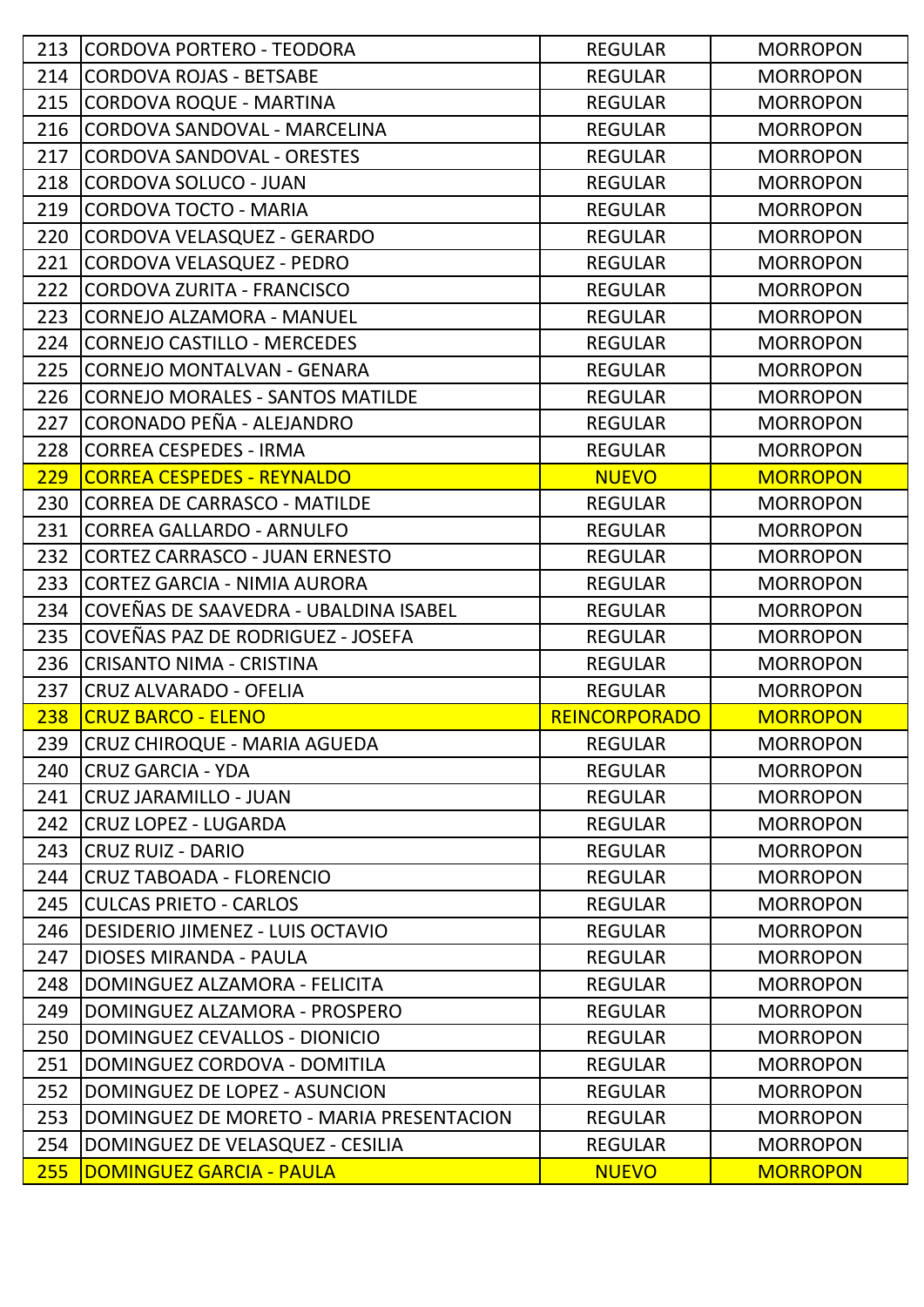| 256 | DOMINGUEZ GODOS - AGUSTIN                    | <b>REGULAR</b> | <b>MORROPON</b> |
|-----|----------------------------------------------|----------------|-----------------|
| 257 | DOMINGUEZ GUERRERO - GUILLERMO               | <b>REGULAR</b> | <b>MORROPON</b> |
| 258 | DOMINGUEZ HUERTAS - LINDAURA                 | <b>REGULAR</b> | <b>MORROPON</b> |
| 259 | ELERA CASTILLO - BERTILIA                    | <b>REGULAR</b> | <b>MORROPON</b> |
| 260 | <b>ENRIQUE DE SILVA - TERESA JESUS</b>       | <b>REGULAR</b> | <b>MORROPON</b> |
| 261 | <b>ENRIQUE HUERTAS - FRANCISCO</b>           | <b>REGULAR</b> | <b>MORROPON</b> |
| 262 | <b>ENRIQUE HUERTAS - GENARO</b>              | <b>REGULAR</b> | <b>MORROPON</b> |
| 263 | <b>ENRIQUE LOPEZ - JUANA</b>                 | <b>REGULAR</b> | <b>MORROPON</b> |
| 264 | <b>ERAZO UMBO - FRANCISCA</b>                | <b>REGULAR</b> | <b>MORROPON</b> |
| 265 | <b>ERIQUE CERVERA - ARTURO TEODOMIRO</b>     | <b>REGULAR</b> | <b>MORROPON</b> |
| 266 | <b>ESCOBAR DE ASUNCION - CARMEN ELISA</b>    | <b>REGULAR</b> | <b>MORROPON</b> |
| 267 | <b>ESCOBAR VDA.DE ALBURQUEQUE - CASIMIRA</b> | <b>REGULAR</b> | <b>MORROPON</b> |
| 268 | <b>ESCOBAR VIERA - SANTOS NELIA</b>          | <b>REGULAR</b> | <b>MORROPON</b> |
| 269 | <b>ESPINOZA CORTEZ - JOSE MIGUEL</b>         | <b>REGULAR</b> | <b>MORROPON</b> |
| 270 | <b>ESPINOZA DE QUIROGA - ORISTELA</b>        | <b>REGULAR</b> | <b>MORROPON</b> |
| 271 | <b>ESPINOZA HUAYLLA - ROSARIO</b>            | <b>REGULAR</b> | <b>MORROPON</b> |
| 272 | <b>ESPINOZA YARLEQUE - ITALO ARMANDO</b>     | <b>REGULAR</b> | <b>MORROPON</b> |
| 273 | <b>FALLA GODOS - CATALINA</b>                | <b>NUEVO</b>   | <b>MORROPON</b> |
| 274 | <b>FARFAN ALBURQUEQUE - MARIA EUSEBIA</b>    | <b>REGULAR</b> | <b>MORROPON</b> |
| 275 | <b>FARFAN BALLESTEROS - EMILIO</b>           | <b>REGULAR</b> | <b>MORROPON</b> |
| 276 | <b>FERIA AREVALO - GILBERTO</b>              | <b>REGULAR</b> | <b>MORROPON</b> |
| 277 | <b>FERIA ASUNCION - DORALIZA</b>             | <b>REGULAR</b> | <b>MORROPON</b> |
| 278 | FERIA COVEÑAS - MARGARITA ISABEL             | <b>REGULAR</b> | <b>MORROPON</b> |
| 279 | <b>FERIA DE CORONADO - GREGORIA</b>          | <b>REGULAR</b> | <b>MORROPON</b> |
| 280 | FERIA ESPINOZA - JOAQUINA YOLANDA            | <b>REGULAR</b> | <b>MORROPON</b> |
| 281 | <b>FERIA ESPINOZA - MARINA</b>               | <b>REGULAR</b> | <b>MORROPON</b> |
| 282 | <b>FERIA JIMENEZ - TEODORO</b>               | <b>REGULAR</b> | <b>MORROPON</b> |
| 283 | FERIA OLAYA - JULIO CESAR                    | <b>REGULAR</b> | <b>MORROPON</b> |
| 284 | <b>IFLORES CONDOY - LEONILA</b>              | <b>REGULAR</b> | <b>MORROPON</b> |
| 285 | FLORES DE MORE - VICTORIA                    | <b>REGULAR</b> | <b>MORROPON</b> |
| 286 | FLORES FLORES - SEGUNDO DEMETRIO             | <b>REGULAR</b> | <b>MORROPON</b> |
| 287 | <b>FLORES MAMUCHE - MANUEL NATIVIDAD</b>     | <b>REGULAR</b> | <b>MORROPON</b> |
| 288 | <b>FLORES MANUCHE - RAMOS</b>                | <b>REGULAR</b> | <b>MORROPON</b> |
| 289 | <b>FLORES MORE - FERNANDO</b>                | <b>REGULAR</b> | <b>MORROPON</b> |
| 290 | <b>FLORES NAMUCHE - MARIA JUANA</b>          | <b>REGULAR</b> | <b>MORROPON</b> |
| 291 | FLORES ORDINOLA - GERONIMO                   | <b>REGULAR</b> | <b>MORROPON</b> |
| 292 | FLORES SANDOVAL - LUZ MARIA                  | <b>REGULAR</b> | <b>MORROPON</b> |
| 293 | <b>FREYRE MIO - FRANCISCO</b>                | <b>REGULAR</b> | <b>MORROPON</b> |
| 294 | <b>GALLARDO AGURTO - ROSA ANGELICA</b>       | <b>REGULAR</b> | <b>MORROPON</b> |
| 295 | <b>GALLARDO ASTUDILLO - EDUARDO</b>          | <b>REGULAR</b> | <b>MORROPON</b> |
| 296 | <b>GALLARDO CORNEJO - ELENO</b>              | <b>REGULAR</b> | <b>MORROPON</b> |
| 297 | <b>GALLARDO GONZALES - ELEAZAR</b>           | <b>REGULAR</b> | <b>MORROPON</b> |
| 298 | <b>GALLARDO GONZALES DE CRUZ - RAQUEL</b>    | <b>REGULAR</b> | <b>MORROPON</b> |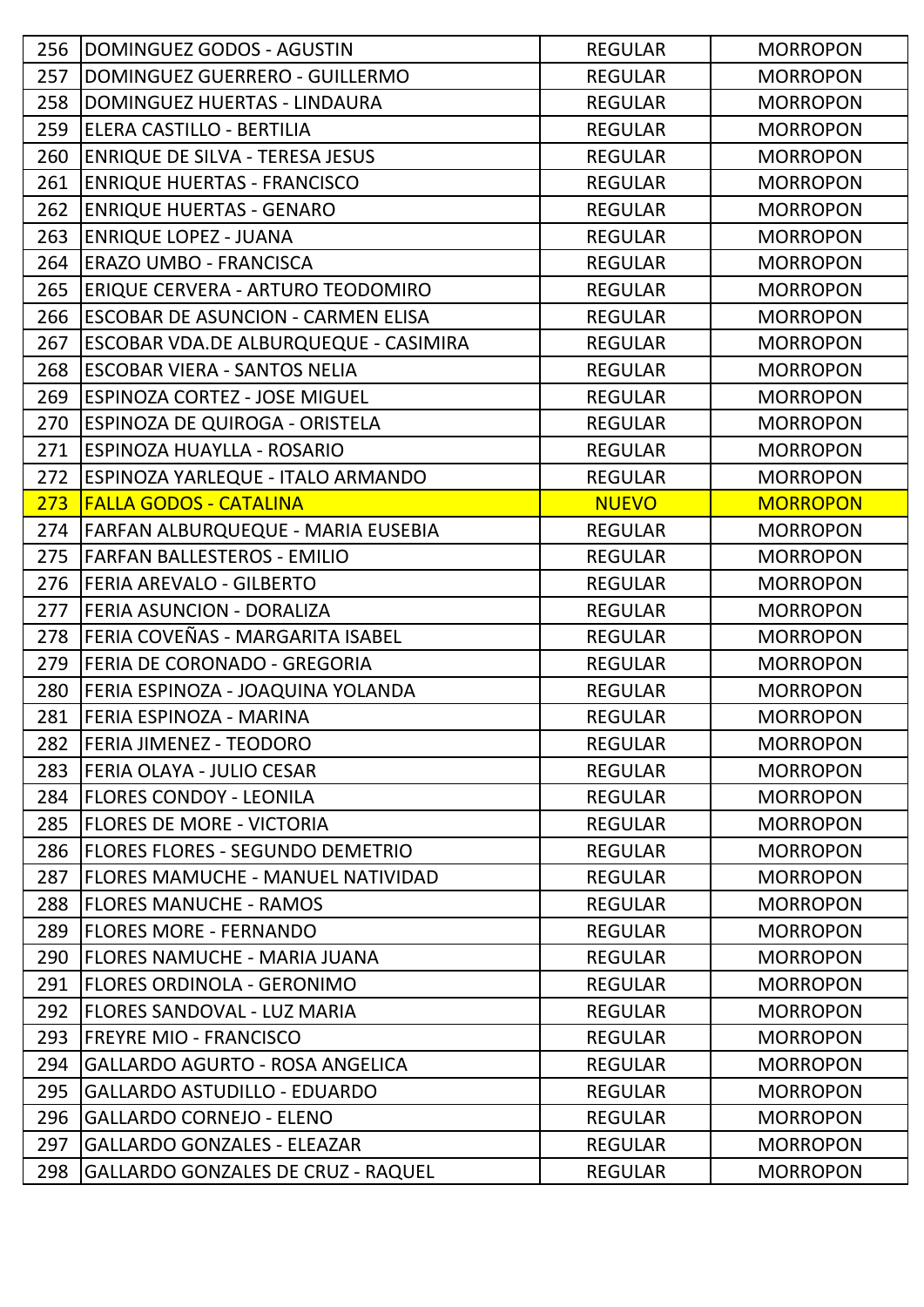| 299 | <b>GALLARDO PALACIOS - EUGENIO</b>          | <b>REGULAR</b> | <b>MORROPON</b> |
|-----|---------------------------------------------|----------------|-----------------|
| 300 | <b>GALLARDO VINCES - SEBASTIAN</b>          | <b>REGULAR</b> | <b>MORROPON</b> |
| 301 | <b>GALLEGOS BALLESTEROS - DANIEL</b>        | <b>REGULAR</b> | <b>MORROPON</b> |
| 302 | <b>GALLEGOS CESPEDES - SANTOS GERARDO</b>   | <b>REGULAR</b> | <b>MORROPON</b> |
| 303 | <b>GALLO MAZA - PEDRO PABLO</b>             | <b>REGULAR</b> | <b>MORROPON</b> |
| 304 | <b>GALVEZ CHIROQUE - FELICITA</b>           | <b>REGULAR</b> | <b>MORROPON</b> |
| 305 | <b>GAONA GUERRERO - JORGE</b>               | <b>REGULAR</b> | <b>MORROPON</b> |
| 306 | <b>GARAY CORNEJO - MARTIN</b>               | <b>REGULAR</b> | <b>MORROPON</b> |
| 307 | <b>GARCIA AGUILA - HERMINIO</b>             | <b>REGULAR</b> | <b>MORROPON</b> |
| 308 | <b>GARCIA AREVALO - CLARA ELENA</b>         | <b>REGULAR</b> | <b>MORROPON</b> |
| 309 | <b>GARCIA ARREATEGUI - LUZ MEREIDA</b>      | <b>REGULAR</b> | <b>MORROPON</b> |
| 310 | <b>GARCIA BERMEO - MAXIMO</b>               | <b>REGULAR</b> | <b>MORROPON</b> |
| 311 | <b>GARCIA CASTILLO - AGRIPINO</b>           | <b>REGULAR</b> | <b>MORROPON</b> |
| 312 | <b>GARCIA CORDOVA - FLORINDA</b>            | <b>REGULAR</b> | <b>MORROPON</b> |
| 313 | <b>GARCIA CORDOVA - REYNALDO</b>            | <b>REGULAR</b> | <b>MORROPON</b> |
| 314 | <b>GARCIA CURAY - SANTOS</b>                | <b>REGULAR</b> | <b>MORROPON</b> |
| 315 | <b>GARCIA DE CHOQUEHUANCA - BERTILDA</b>    | <b>REGULAR</b> | <b>MORROPON</b> |
| 316 | <b>GARCIA DE CORREA - ISIDORA</b>           | <b>REGULAR</b> | <b>MORROPON</b> |
| 317 | <b>GARCIA GARCIA - MARIA BEATRIZ</b>        | <b>REGULAR</b> | <b>MORROPON</b> |
| 318 | <b>GARCIA HUAMAN - CRUZMAN</b>              | <b>REGULAR</b> | <b>MORROPON</b> |
| 319 | <b>GARCIA HUAMAN - DEMESIO</b>              | <b>REGULAR</b> | <b>MORROPON</b> |
| 320 | <b>GARCIA MONTALVAN - PAULA</b>             | <b>REGULAR</b> | <b>MORROPON</b> |
| 321 | <b>GARCIA PIZARRO - BASILI</b>              | <b>REGULAR</b> | <b>MORROPON</b> |
| 322 | <b>GARCIA QUISPE - JULIA</b>                | <b>REGULAR</b> | <b>MORROPON</b> |
| 323 | <b>GARCIA RAMIREZ - CESARIA</b>             | <b>REGULAR</b> | <b>MORROPON</b> |
| 324 | <b>GARCIA ROJAS - ESCOLASTICO</b>           | <b>REGULAR</b> | <b>MORROPON</b> |
| 325 | <b>GARCIA ROMAN - FLORENTINO</b>            | <b>REGULAR</b> | <b>MORROPON</b> |
| 326 | <b>GARCIA ROMAN - MIGUEL</b>                | <b>REGULAR</b> | <b>MORROPON</b> |
| 327 | <b>GARCIA SONDOR - SANTOS</b>               | <b>REGULAR</b> | <b>MORROPON</b> |
| 328 | <b>GARCIA ZURITA - ALFONSO</b>              | <b>REGULAR</b> | <b>MORROPON</b> |
| 329 | <b>GARCIA ZURITA - VICTOR</b>               | <b>REGULAR</b> | <b>MORROPON</b> |
| 330 | <b>GIRON BOCANEGRA - EUSEBIO</b>            | <b>REGULAR</b> | <b>MORROPON</b> |
| 331 | GIRON POZO VDA DE NORIEGA - MARINA          | <b>REGULAR</b> | <b>MORROPON</b> |
| 332 | <b>GOMEZ CIENFUEGOS - MARIA MAGDALENA</b>   | <b>REGULAR</b> | <b>MORROPON</b> |
| 333 | <b>GOMEZ PEREZ - ENMA</b>                   | <b>REGULAR</b> | <b>MORROPON</b> |
| 334 | <b>GOMEZ SERNAQUE - GERMAN</b>              | <b>REGULAR</b> | <b>MORROPON</b> |
| 335 | <b>GONZALES AGUILA - JOAQUIN</b>            | <b>REGULAR</b> | <b>MORROPON</b> |
| 336 | <b>GONZALES NAVARRO - SANTOS EUGENIO</b>    | <b>REGULAR</b> | <b>MORROPON</b> |
| 337 | <b>GUAIGUA FLORES - VICTOR</b>              | <b>REGULAR</b> | <b>MORROPON</b> |
| 338 | <b>GUARDADO CARHUAPOMA - SOFIA</b>          | <b>REGULAR</b> | <b>MORROPON</b> |
| 339 | <b>GUARDADO DE REYES - FRANCISCA YSABEL</b> | <b>REGULAR</b> | <b>MORROPON</b> |
| 340 | <b>GUERRERO CRUZ - ORLANDA</b>              | <b>NUEVO</b>   | <b>MORROPON</b> |
| 341 | GUERRERO ESPINOZA - SEGUNDO ARMANDO         | <b>REGULAR</b> | <b>MORROPON</b> |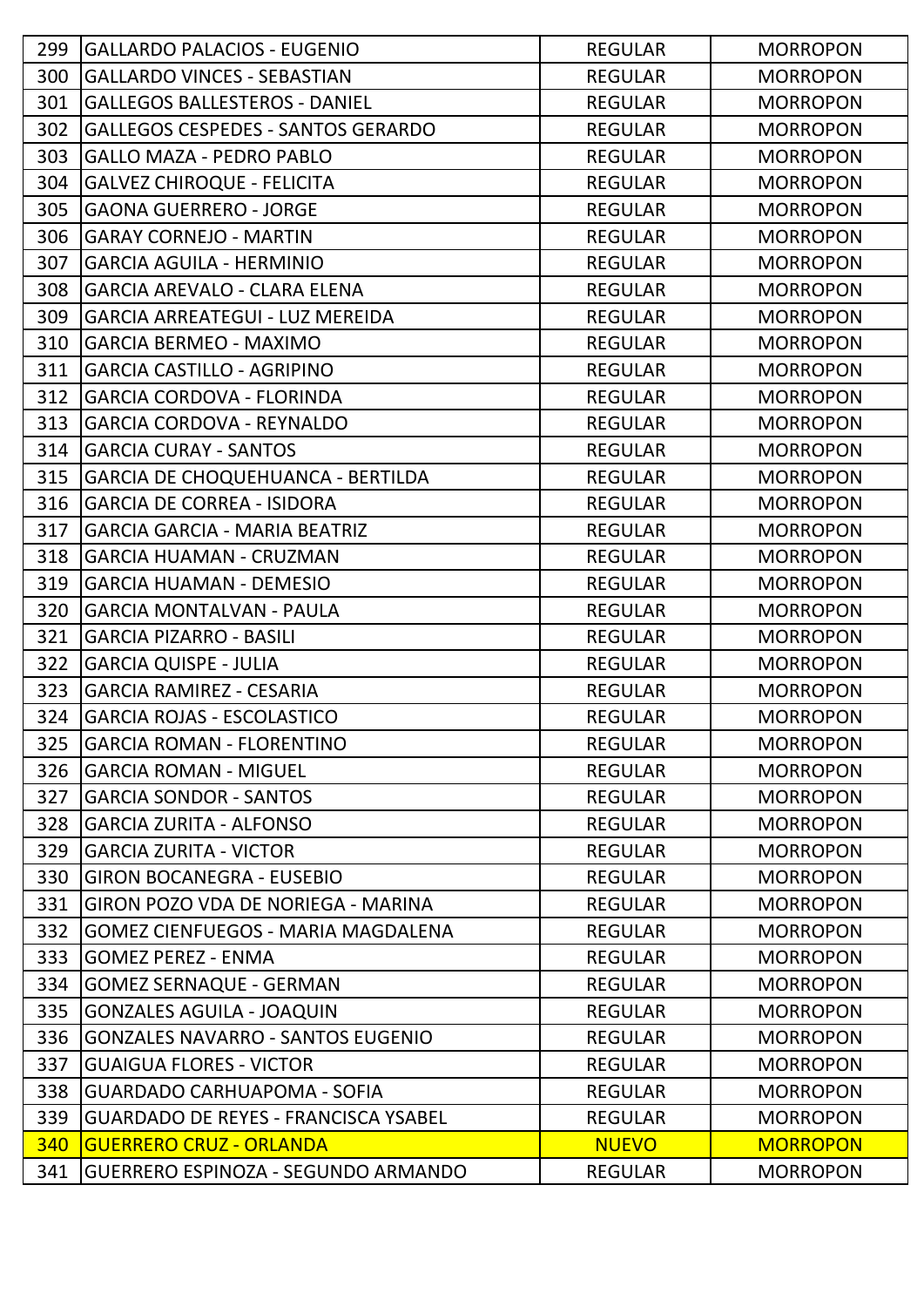| 342 | <b>GUEVARA CARRANZA - LORENZA</b>         | <b>REGULAR</b> | <b>MORROPON</b> |
|-----|-------------------------------------------|----------------|-----------------|
| 343 | <b>GUEVARA FLORES - JOSE SANTOS</b>       | <b>REGULAR</b> | <b>MORROPON</b> |
| 344 | <b>GUEVARA MORALES - FLORENTINO</b>       | <b>REGULAR</b> | <b>MORROPON</b> |
| 345 | <b>GUEVARA MORALES - MARIA</b>            | <b>REGULAR</b> | <b>MORROPON</b> |
| 346 | <b>GUIZABALO CERVERA - ROSA VICTORIA</b>  | <b>REGULAR</b> | <b>MORROPON</b> |
| 347 | GUZMAN NUÑEZ - VICTOR MANUEL              | <b>REGULAR</b> | <b>MORROPON</b> |
| 348 | <b>GUZMAN ZETA - LIDIA BERTHA</b>         | <b>REGULAR</b> | <b>MORROPON</b> |
| 349 | <b>GUZMAN ZETA - ROSA AMALIA</b>          | <b>REGULAR</b> | <b>MORROPON</b> |
| 350 | <b>HEREDIA VINCES - BERNARDA</b>          | <b>REGULAR</b> | <b>MORROPON</b> |
| 351 | <b>HEREDIA VINCES - SABINO</b>            | <b>REGULAR</b> | <b>MORROPON</b> |
| 352 | HOLGUIN PEÑA - SEGUNDO ARNOLDO            | <b>REGULAR</b> | <b>MORROPON</b> |
| 353 | <b>HUAMAN CALLE - ORESTES</b>             | <b>REGULAR</b> | <b>MORROPON</b> |
| 354 | HUAMAN CARHUAPOMA - BELISARIO             | <b>REGULAR</b> | <b>MORROPON</b> |
| 355 | HUAMAN GARCIA - DEMETRIO                  | <b>REGULAR</b> | <b>MORROPON</b> |
| 356 | HUAMAN OCAÑA - JOSE LUIS                  | <b>REGULAR</b> | <b>MORROPON</b> |
| 357 | HUAMAN PINTADO - FROILAN                  | <b>REGULAR</b> | <b>MORROPON</b> |
| 358 | HUAMAN ZAPATA - ADELINO CRISTOBAL         | <b>REGULAR</b> | <b>MORROPON</b> |
| 359 | HUAMAN ZAPATA - EUGENIO ODILON            | <b>REGULAR</b> | <b>MORROPON</b> |
| 360 | <b>HUERTAS CRUZ - JUAN</b>                | <b>REGULAR</b> | <b>MORROPON</b> |
| 361 | HUERTAS DE CALLE - MARIA SARA             | <b>REGULAR</b> | <b>MORROPON</b> |
| 362 | HUERTAS FARFAN - LUIS MAGIN               | <b>REGULAR</b> | <b>MORROPON</b> |
| 363 | <b>HUERTAS MERINO - ANDRES</b>            | <b>REGULAR</b> | <b>MORROPON</b> |
| 364 | <b>HUERTAS MERINO - SERVANDO</b>          | <b>REGULAR</b> | <b>MORROPON</b> |
| 365 | HUERTAS MONDRAGON - PABLO SIMON           | <b>REGULAR</b> | <b>MORROPON</b> |
| 366 | <b>HUERTAS MONTALBAN - ANGELA MEDARDA</b> | <b>NUEVO</b>   | <b>MORROPON</b> |
| 367 | HUERTAS SAAVEDRA - TOMASA                 |                |                 |
|     |                                           | <b>REGULAR</b> | <b>MORROPON</b> |
| 368 | <b>INFANTE CHAVEZ - JOSE ANDRES</b>       | <b>REGULAR</b> | <b>MORROPON</b> |
| 369 | INFANTE RIEGA - GERVACIO                  | <b>REGULAR</b> | <b>MORROPON</b> |
| 370 | IINGA MARQUEZ - AGUSTINA TRUADIA          | <b>REGULAR</b> | <b>MORROPON</b> |
| 371 | JJARA AHUMADA - SERGIO                    | <b>REGULAR</b> | <b>MORROPON</b> |
| 372 | JARA TAVARA - LUIS GERMAN                 | <b>REGULAR</b> | <b>MORROPON</b> |
| 373 | JIMENEZ CHAMBA - PEDRO                    | <b>REGULAR</b> | <b>MORROPON</b> |
| 374 | <b>JIMENEZ CORDOVA - CRISTINA</b>         | <b>REGULAR</b> | <b>MORROPON</b> |
| 375 | <b>JIMENEZ CORDOVA - GREGORIO</b>         | <b>REGULAR</b> | <b>MORROPON</b> |
| 376 | JIMENEZ CORDOVA - JUAN FRANCISCO          | <b>REGULAR</b> | <b>MORROPON</b> |
| 377 | JIMENEZ CORDOVA - PAULA FRANCISCA         | <b>REGULAR</b> | <b>MORROPON</b> |
| 378 | JIMENEZ GARCIA - AGRIPINA                 | <b>REGULAR</b> | <b>MORROPON</b> |
| 379 | JIMENEZ GARCIA - RAMONA                   | <b>REGULAR</b> | <b>MORROPON</b> |
| 380 | <b>JIMENEZ GOMEZ - SALUSTIO</b>           | <b>REGULAR</b> | <b>MORROPON</b> |
| 381 | JIMENEZ MENDOZA - AUGUSTO ARNALDO         | <b>REGULAR</b> | <b>MORROPON</b> |
| 382 | JIMENEZ NEYRA - MARGARITA                 | <b>REGULAR</b> | <b>MORROPON</b> |
| 383 | <b>JIMENEZ NEYRA - YSAAC</b>              | <b>REGULAR</b> | <b>MORROPON</b> |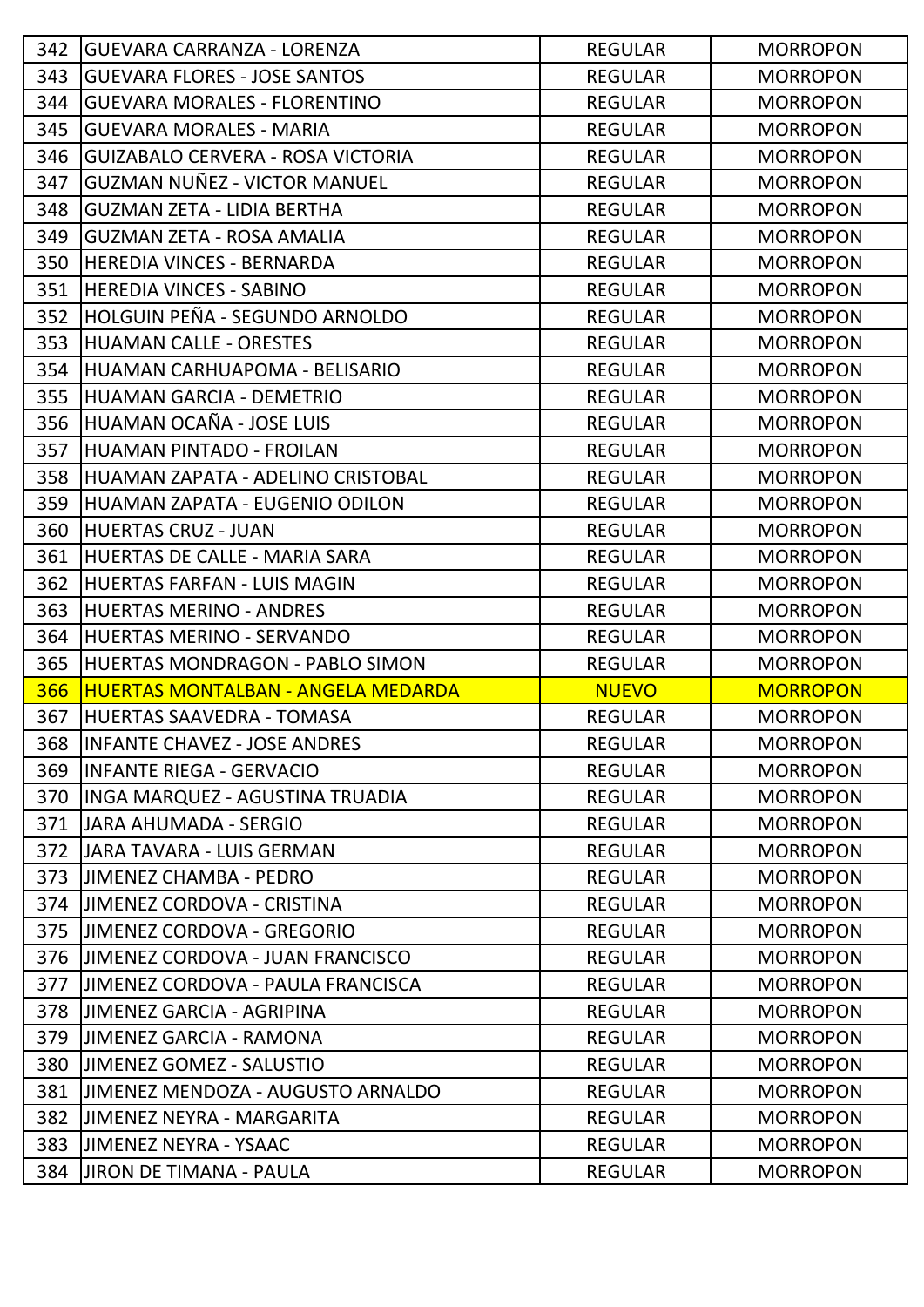| 385 | <b>JJUAREZ FERIA - JOSE HUMBERTO</b>      | <b>REGULAR</b> | <b>MORROPON</b> |
|-----|-------------------------------------------|----------------|-----------------|
| 386 | JUAREZ FERIA - LAUTARO                    | <b>REGULAR</b> | <b>MORROPON</b> |
| 387 | <b>JJUAREZ GARCIA - EDUARDO</b>           | <b>REGULAR</b> | <b>MORROPON</b> |
| 388 | IJUAREZ GARCIA - VIRGINIA                 | <b>REGULAR</b> | <b>MORROPON</b> |
| 389 | IJUAREZ NIMA - FELIPE                     | <b>REGULAR</b> | <b>MORROPON</b> |
| 390 | JUAREZ NIMA - LORENZO                     | <b>REGULAR</b> | <b>MORROPON</b> |
| 391 | IJUAREZ NIMA DE NIMA - MARCELINA          | <b>REGULAR</b> | <b>MORROPON</b> |
| 392 | JULCAHUANCA GARCIA - CATALINO             | <b>REGULAR</b> | <b>MORROPON</b> |
| 393 | LA ROSA SULLON - APOLINARIO RAUL          | <b>REGULAR</b> | <b>MORROPON</b> |
| 394 | llaMADRID DE ALMESTAR - HAYDITA           | <b>REGULAR</b> | <b>MORROPON</b> |
| 395 | LAMADRID FARFAN - BERTHA ALEJANDRINA      | <b>REGULAR</b> | <b>MORROPON</b> |
| 396 | <b>LAMADRID HUERTAS - CARLOS ERNESTOR</b> | <b>REGULAR</b> | <b>MORROPON</b> |
| 397 | <b>LAMADRID TORRES - MARIA</b>            | <b>REGULAR</b> | <b>MORROPON</b> |
| 398 | LARA ANCAJIMA - SANTOS                    | <b>REGULAR</b> | <b>MORROPON</b> |
| 399 | LAZARO LOPEZ - APARICIO                   | <b>REGULAR</b> | <b>MORROPON</b> |
| 400 | LAZARO LOPEZ - SANTOS NICOLAZA            | <b>REGULAR</b> | <b>MORROPON</b> |
| 401 | <b>LEON FLORES - MIGUEL</b>               | <b>REGULAR</b> | <b>MORROPON</b> |
| 402 | LEZCANO OCAMPO - DIONICIA                 | <b>REGULAR</b> | <b>MORROPON</b> |
| 403 | LIMA CORDOVA - FRERESVINDA                | <b>REGULAR</b> | <b>MORROPON</b> |
| 404 | LLOCLLA CHINCHAY - FIDELIA                | <b>REGULAR</b> | <b>MORROPON</b> |
| 405 | LLOCYA MENDOZA - JULIA                    | <b>REGULAR</b> | <b>MORROPON</b> |
| 406 | LOPEZ BAUTISTA - MARIA MARTINA            | <b>REGULAR</b> | <b>MORROPON</b> |
| 407 | LOPEZ CALLE - CRUZ                        | <b>REGULAR</b> | <b>MORROPON</b> |
| 408 | <b>LOPEZ CALLE - PETRONILA</b>            | <b>REGULAR</b> | <b>MORROPON</b> |
| 409 | LOPEZ CORDOVA - ALEJANDRINA               | <b>REGULAR</b> | <b>MORROPON</b> |
| 410 | LOPEZ CORDOVA - JUANA                     | <b>REGULAR</b> | <b>MORROPON</b> |
| 411 | <b>LOPEZ DE ERAZO - BALVINA</b>           | <b>REGULAR</b> | <b>MORROPON</b> |
| 412 | <b>LOPEZ GARCIA - LUZ BETY</b>            | <b>REGULAR</b> | <b>MORROPON</b> |
| 413 | LOPEZ GONZA - GREGORIA                    | <b>REGULAR</b> | <b>MORROPON</b> |
| 414 | <b>LOPEZ HUERTAS - AUGUSTO</b>            | <b>REGULAR</b> | <b>MORROPON</b> |
| 415 | LOPEZ JIMENEZ - CLARA                     | <b>REGULAR</b> | <b>MORROPON</b> |
| 416 | LOPEZ LOPEZ - ALEJANDRO                   | <b>REGULAR</b> | <b>MORROPON</b> |
| 417 | LOPEZ LOPEZ - ELEODORA                    | <b>REGULAR</b> | <b>MORROPON</b> |
| 418 | LOPEZ MATILDO - SEGUNDA MATILDE           | <b>REGULAR</b> | <b>MORROPON</b> |
| 419 | <b>LOPEZ MEZONES - FLAVIO</b>             | <b>REGULAR</b> | <b>MORROPON</b> |
| 420 | <b>LOPEZ MORALES - ANDRES ABELIM</b>      | <b>REGULAR</b> | <b>MORROPON</b> |
| 421 | <b>LOPEZ MORALES - ROSARIO</b>            | <b>REGULAR</b> | <b>MORROPON</b> |
| 422 | LOPEZ PACHERRES - JOSEFINA                | <b>REGULAR</b> | <b>MORROPON</b> |
| 423 | LOPEZ PACHERRES - OSWALDO                 | <b>REGULAR</b> | <b>MORROPON</b> |
| 424 | LOPEZ PAZ - ANGEL EDUARDO                 | <b>REGULAR</b> | <b>MORROPON</b> |
| 425 | LOPEZ PEÑA - ELVA                         | <b>REGULAR</b> | <b>MORROPON</b> |
| 426 | <b>LOPEZ RIOS - ALIPIO</b>                | <b>REGULAR</b> | <b>MORROPON</b> |
| 427 | LOPEZ SAAVEDRA - CRISTOLBINA              | <b>REGULAR</b> | <b>MORROPON</b> |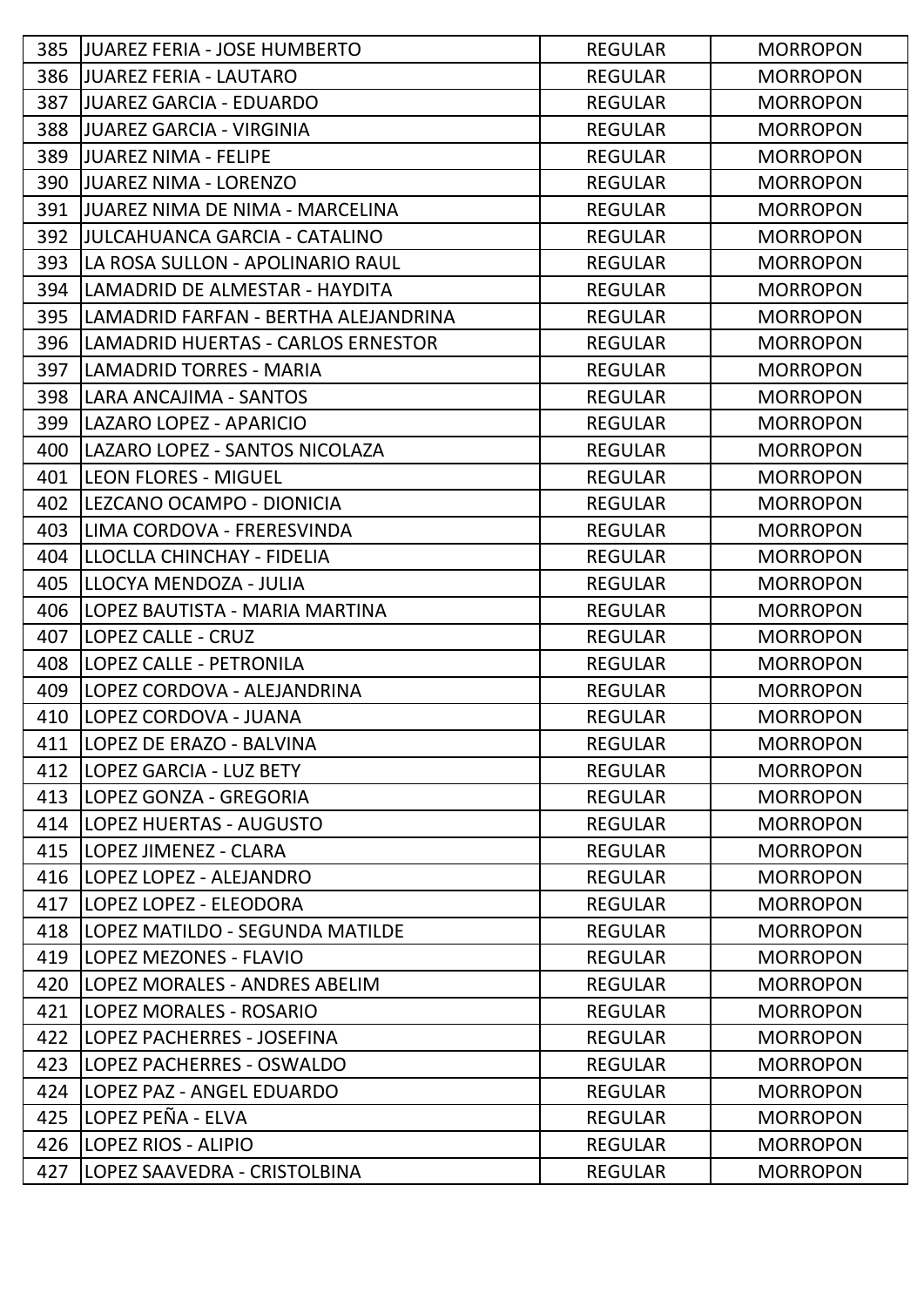| 428 | <b>LOPEZ SAAVEDRA - LUISA</b>               | <b>REGULAR</b> | <b>MORROPON</b> |
|-----|---------------------------------------------|----------------|-----------------|
| 429 | LOPEZ VDA DE SEÑAS - PETRONILA ALCIRA       | <b>REGULAR</b> | <b>MORROPON</b> |
| 430 | <b>MACHUCA VILCHEZ - RAMON</b>              | <b>REGULAR</b> | <b>MORROPON</b> |
| 431 | MARCELO SOSA - JOSE DEL CARMEN              | <b>REGULAR</b> | <b>MORROPON</b> |
| 432 | <b>MARCHAN YANGUA - LOLA</b>                | <b>REGULAR</b> | <b>MORROPON</b> |
| 433 | MARCHENA CORDOVA - AURORA MACRINA           | <b>REGULAR</b> | <b>MORROPON</b> |
| 434 | MARCHENA DE GARCIA - MARIA AURORA           | <b>REGULAR</b> | <b>MORROPON</b> |
| 435 | MARIÑAS SILVA - SABINA                      | <b>REGULAR</b> | <b>MORROPON</b> |
| 436 | MARIÑAS TORRES - ISABEL                     | <b>REGULAR</b> | <b>MORROPON</b> |
| 437 | <b>MARQUEZ GARCIA - SANTIAGO LUIS</b>       | <b>REGULAR</b> | <b>MORROPON</b> |
| 438 | MARQUEZ TIMANA - MARIA NELLYDA              | <b>REGULAR</b> | <b>MORROPON</b> |
| 439 | <b>MARTINEZ CASTILLO - PASION</b>           | <b>REGULAR</b> | <b>MORROPON</b> |
| 440 | <b>MARTINEZ MACHACUAY - AQUILES</b>         | <b>REGULAR</b> | <b>MORROPON</b> |
| 441 | <b>MAZA POZO - MELVA</b>                    | <b>REGULAR</b> | <b>MORROPON</b> |
| 442 | <b>MAZA VALVERDE - ANDRES</b>               | <b>REGULAR</b> | <b>MORROPON</b> |
| 443 | MEDINA MEDINA - SANTOS                      | <b>REGULAR</b> | <b>MORROPON</b> |
| 444 | MENA CORDOVA - TEODULO PRIMITIVO            | <b>REGULAR</b> | <b>MORROPON</b> |
| 445 | <b>MENA DE CALLE - MARIA GUMERCINDA</b>     | <b>NUEVO</b>   | <b>MORROPON</b> |
| 446 | MENA DE CARAMANTIN - ROSA ALEJANDRINA       | <b>REGULAR</b> | <b>MORROPON</b> |
| 447 | MENA DE GOMEZ - SEGUNDA ZULEMA              | <b>REGULAR</b> | <b>MORROPON</b> |
| 448 | MENA DE SANCARRANCO - MARIA DIONISIA        | <b>REGULAR</b> | <b>MORROPON</b> |
| 449 | MENA ESPINOZA - NICOLASA                    | <b>REGULAR</b> | <b>MORROPON</b> |
| 450 | <b>IMENA FREYRE - JOSE VICTORIANO</b>       | <b>REGULAR</b> | <b>MORROPON</b> |
| 451 | <b>MENA MORAN - JORGE OTILIO</b>            | <b>REGULAR</b> | <b>MORROPON</b> |
| 452 | MENA MORAN - ROSA TEMPORINA                 | <b>REGULAR</b> | <b>MORROPON</b> |
| 453 | MENDOZA CORREA - MARGARITA                  | <b>REGULAR</b> | <b>MORROPON</b> |
| 454 | <b>IMENDOZA CORREA - PEDRO</b>              | <b>REGULAR</b> | <b>MORROPON</b> |
| 455 | <b>IMENDOZA DE CORREA - VICTORIA</b>        | <b>REGULAR</b> | <b>MORROPON</b> |
| 456 | <b>IMENDOZA DE ZAPATA - CARMEN MAXIMINA</b> | <b>REGULAR</b> | <b>MORROPON</b> |
| 457 | MENDOZA GARABITO - VICENTE EDUARDO          | <b>REGULAR</b> | <b>MORROPON</b> |
| 458 | MENDOZA GARCIA - OSCAR FERNANDO             | <b>REGULAR</b> | <b>MORROPON</b> |
| 459 | <b>IMENDOZA MORALES - FELIX</b>             | <b>REGULAR</b> | <b>MORROPON</b> |
| 460 | <b>MENDOZA MORALES - YDA VICTORIA</b>       | <b>REGULAR</b> | <b>MORROPON</b> |
| 461 | MENDOZA PRIETO - CLEMENTE                   | <b>REGULAR</b> | <b>MORROPON</b> |
| 462 | MENDOZA PRIETO - PAULA                      | <b>REGULAR</b> | <b>MORROPON</b> |
| 463 | <b>MENDOZA ROSAS - SABINA</b>               | <b>REGULAR</b> | <b>MORROPON</b> |
| 464 | MENDOZA ROSAS DE LOPEZ - ISIDORA            | <b>REGULAR</b> | <b>MORROPON</b> |
| 465 | <b>IMENDOZA VARILLAS - AUGUSTO</b>          | <b>REGULAR</b> | <b>MORROPON</b> |
| 466 | <b>MERA CORNEJO - ROBERTO</b>               | <b>REGULAR</b> | <b>MORROPON</b> |
| 467 | <b>MERINO PACHERRE - ANGELA</b>             | <b>REGULAR</b> | <b>MORROPON</b> |
| 468 | <b>MERINO PULACHE - MARIA ISABEL</b>        | <b>REGULAR</b> | <b>MORROPON</b> |
| 469 | MEZONES ALVARADO - ERUNDINA                 | <b>REGULAR</b> | <b>MORROPON</b> |
| 470 | MOCARRO VILELA DE JIMÉNEZ - MARIA           | <b>REGULAR</b> | <b>MORROPON</b> |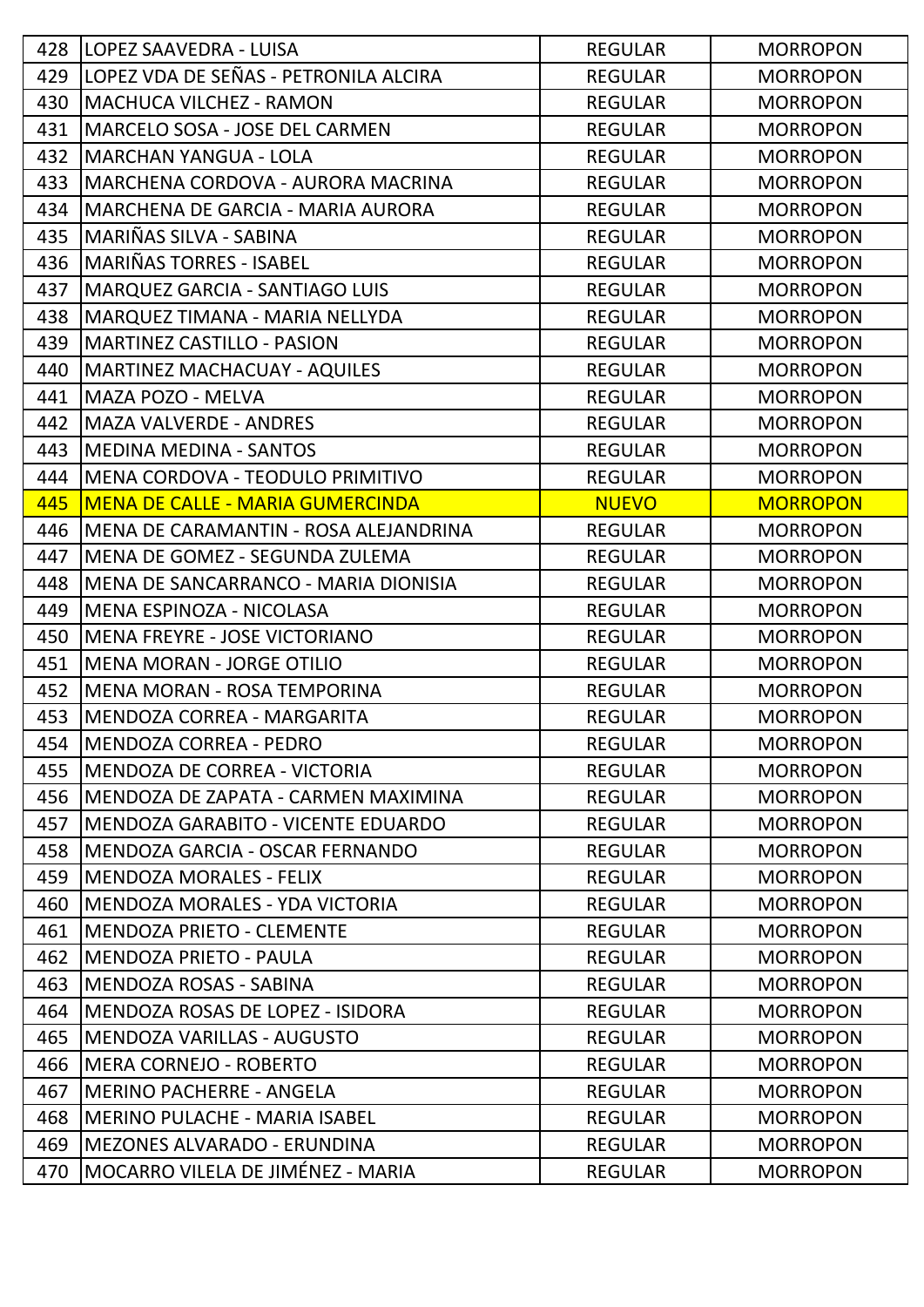| 471 | <b>IMOGOLLON RIVERA - GILBERTO</b>       | <b>REGULAR</b> | <b>MORROPON</b> |
|-----|------------------------------------------|----------------|-----------------|
| 472 | <b>MOGOLLON RIVERA - MARIA EUSEBIA</b>   | <b>REGULAR</b> | <b>MORROPON</b> |
| 473 | IMOGOLLON RUIZ - JUANA EFIGENIA          | <b>REGULAR</b> | <b>MORROPON</b> |
| 474 | MONCADA AREVALO - ANTOLINA               | <b>REGULAR</b> | <b>MORROPON</b> |
| 475 | <b>MONCADA FARFAN - PETRONILA ELVIRA</b> | <b>NUEVO</b>   | <b>MORROPON</b> |
| 476 | MONDRAGON LOPEZ - LINDUBINDA             | <b>REGULAR</b> | <b>MORROPON</b> |
| 477 | <b>MONDRAGON LOPEZ - QUIRINA</b>         | <b>REGULAR</b> | <b>MORROPON</b> |
| 478 | MONDRAGON LOPEZ - SABINO                 | <b>REGULAR</b> | <b>MORROPON</b> |
| 479 | <b>MONDRAGON LOPEZ - VICTOR</b>          | <b>REGULAR</b> | <b>MORROPON</b> |
| 480 | <b>MONTALBAN JIMENEZ - ORESTES</b>       | <b>REGULAR</b> | <b>MORROPON</b> |
| 481 | MONTALBAN URBINA - BALTAZAR              | <b>REGULAR</b> | <b>MORROPON</b> |
| 482 | MONTALVAN HUAMAN - ISOFIA                | <b>REGULAR</b> | <b>MORROPON</b> |
| 483 | MONTENEGRO PRIETO - JUAN BALTAZAR        | <b>REGULAR</b> | <b>MORROPON</b> |
| 484 | <b>MORA DE VILELA - LIDIA</b>            | <b>REGULAR</b> | <b>MORROPON</b> |
| 485 | MORALES CORDOVA - JUANA CLEMENTINA       | <b>REGULAR</b> | <b>MORROPON</b> |
| 486 | <b>MORALES CORDOVA - MAGNO ALBERTO</b>   | <b>REGULAR</b> | <b>MORROPON</b> |
| 487 | <b>MORALES CRISANTO - HIPOLITA</b>       | <b>REGULAR</b> | <b>MORROPON</b> |
| 488 | <b>MORALES CRUZ - MARIA LIDIA</b>        | <b>REGULAR</b> | <b>MORROPON</b> |
| 489 | <b>MORALES DE CORDOVA - ANITA</b>        | <b>REGULAR</b> | <b>MORROPON</b> |
| 490 | <b>MORALES DE NOLE - CARMEN DOLORES</b>  | <b>REGULAR</b> | <b>MORROPON</b> |
| 491 | <b>MORALES DOMINGUEZ - LUIS</b>          | <b>REGULAR</b> | <b>MORROPON</b> |
| 492 | <b>MORALES PACHERRE - JUANA</b>          | <b>REGULAR</b> | <b>MORROPON</b> |
| 493 | <b>MORALES PACHERRES - EULALIO</b>       | <b>REGULAR</b> | <b>MORROPON</b> |
| 494 | <b>MORALES PACHERRES - TEODULO</b>       | <b>REGULAR</b> | <b>MORROPON</b> |
| 495 | <b>MORALES PACHERRES - TEOFILO</b>       | <b>REGULAR</b> | <b>MORROPON</b> |
| 496 | MORALES PRIETO - EULOGIA                 | <b>REGULAR</b> | <b>MORROPON</b> |
| 497 | <b>IMORALES RAMIREZ - YNES</b>           | <b>REGULAR</b> | <b>MORROPON</b> |
| 498 | <b>IMORALES ROJAS - ANTONIO</b>          | <b>REGULAR</b> | <b>MORROPON</b> |
| 499 | IMORALES VDA DE PACHERRES - CLOTILDE     | <b>REGULAR</b> | <b>MORROPON</b> |
| 500 | MORAN ALBURQUEQUE - MANUEL               | <b>REGULAR</b> | <b>MORROPON</b> |
| 501 | <b>MORAN MADRID - ANTONIO FLORENCIO</b>  | <b>NUEVO</b>   | <b>MORROPON</b> |
| 502 | <b>MORANTE CHAVEZ - JUSTO</b>            | <b>NUEVO</b>   | <b>MORROPON</b> |
| 503 | IMORANTE CHUMACERO - FRANCISCA           | <b>REGULAR</b> | <b>MORROPON</b> |
| 504 | <b>MORE AREVALO - LUIS FELIPE</b>        | <b>NUEVO</b>   | <b>MORROPON</b> |
| 505 | <b>MORE DE ROSALES - BENEDICTA</b>       | <b>REGULAR</b> | <b>MORROPON</b> |
| 506 | <b>IMORE SANDOVAL - NICOLAS</b>          | <b>REGULAR</b> | <b>MORROPON</b> |
| 507 | MORENO RUIZ - ELDA LUISA                 | <b>REGULAR</b> | <b>MORROPON</b> |
| 508 | <b>MORETO DOMINGUEZ - LUZ ABEL</b>       | <b>REGULAR</b> | <b>MORROPON</b> |
| 509 | <b>MORETO JIMENEZ - JUAN</b>             | <b>REGULAR</b> | <b>MORROPON</b> |
| 510 | <b>MORETO ROMAN - HILDEBRANDO</b>        | <b>REGULAR</b> | <b>MORROPON</b> |
| 511 | <b>MOREY AGURTO - FRANCISCO</b>          | <b>REGULAR</b> | <b>MORROPON</b> |
| 512 | MOREY AGURTO - FREDESVINDA               | <b>REGULAR</b> | <b>MORROPON</b> |
| 513 | MOREY CHAVEZ - DOMINGO                   | <b>REGULAR</b> | <b>MORROPON</b> |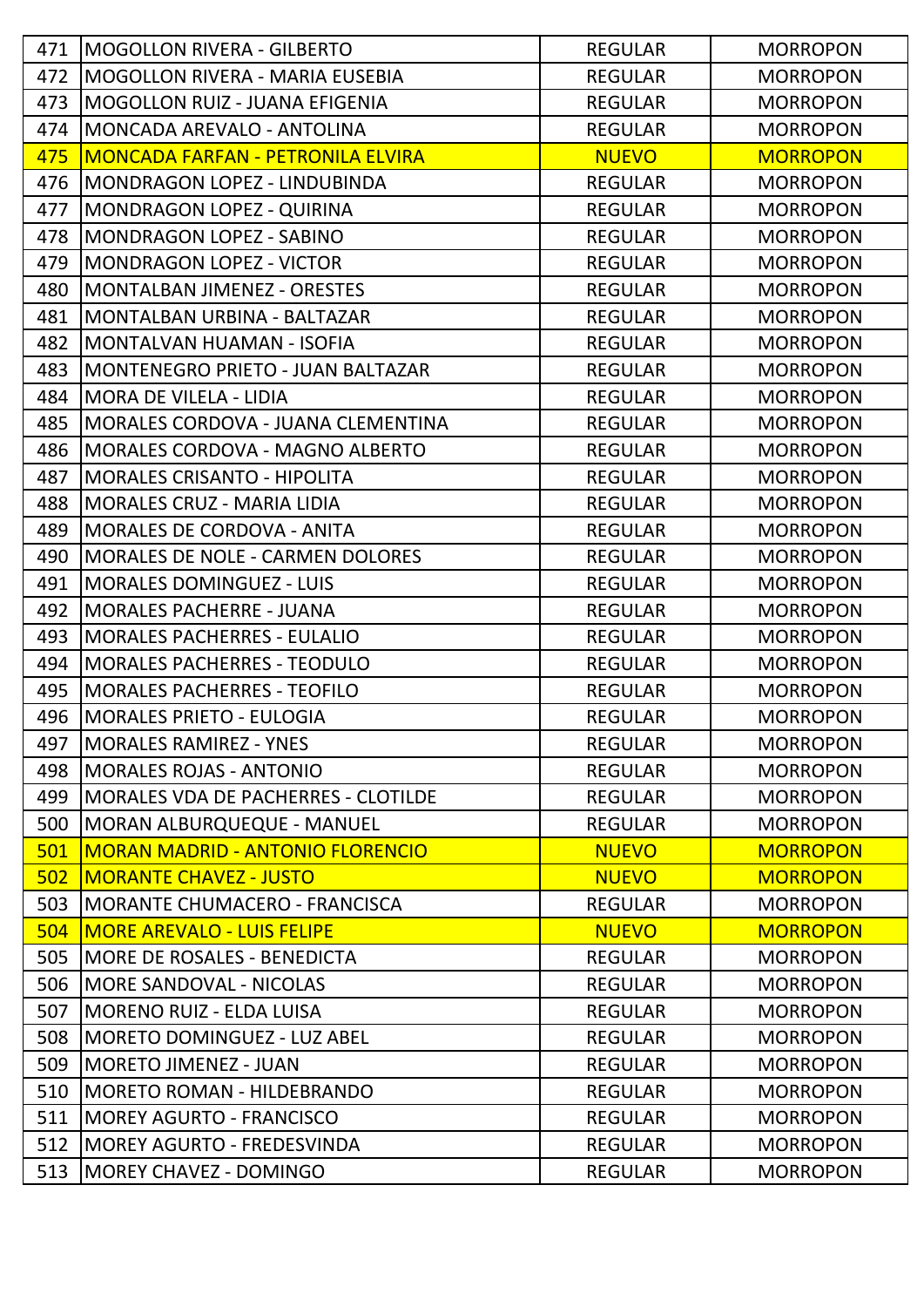|     | 514   MOREY ROMERO - RAMON                | <b>REGULAR</b> | <b>MORROPON</b> |
|-----|-------------------------------------------|----------------|-----------------|
| 515 | INAMUCHE VALENCIA DE SILUPU - JUANA       | <b>REGULAR</b> | <b>MORROPON</b> |
| 516 | NAVARRO ALBURQUEQUE - JUAN ALBERTO        | <b>REGULAR</b> | <b>MORROPON</b> |
| 517 | INAVARRO DE FERIA - TERESA                | <b>REGULAR</b> | <b>MORROPON</b> |
| 518 | <b>INEIRA CAMISAN - DIONICIO</b>          | <b>REGULAR</b> | <b>MORROPON</b> |
| 519 | NEIRA GARCIA - SABINA                     | <b>REGULAR</b> | <b>MORROPON</b> |
| 520 | NEYRA LOPEZ - OTILIA                      | <b>REGULAR</b> | <b>MORROPON</b> |
| 521 | NEYRA REYES - ERLINDA                     | <b>REGULAR</b> | <b>MORROPON</b> |
| 522 | NOLE ESPINOZA DE CORREA - MELVA AUGUSTINA | <b>REGULAR</b> | <b>MORROPON</b> |
| 523 | NUNJAR CRISANTO - FRANCISCO               | <b>REGULAR</b> | <b>MORROPON</b> |
| 524 | NUÑEZ CORDOVA - DILCIA                    | <b>REGULAR</b> | <b>MORROPON</b> |
| 525 | <b>OBLITAS ESPINOZA - EDGARDO</b>         | <b>NUEVO</b>   | <b>MORROPON</b> |
| 526 | <b>OBLITAS ESPINOZA - FELIX ERALDO</b>    | <b>NUEVO</b>   | <b>MORROPON</b> |
| 527 | <b>OCAMPO RIVAS - AGUSTIN</b>             | <b>REGULAR</b> | <b>MORROPON</b> |
| 528 | <b>OLAYA CRUZ - MIGUEL EDUARDO</b>        | <b>REGULAR</b> | <b>MORROPON</b> |
| 529 | ORDINOLA ORTIZ - MARTIN                   | <b>REGULAR</b> | <b>MORROPON</b> |
| 530 | ORDINOLA PALACIOS - GRACIELA              | <b>REGULAR</b> | <b>MORROPON</b> |
| 531 | OREJUELA MERINO - CLEOFE HERNANDO         | <b>REGULAR</b> | <b>MORROPON</b> |
| 532 | OROSCO CABRERA - SEGUNDO ROMAN            | <b>REGULAR</b> | <b>MORROPON</b> |
| 533 | <b>OROZCO CABRERA - BIELO</b>             | <b>REGULAR</b> | <b>MORROPON</b> |
| 534 | OROZCO PEÑA - FRANCISCO                   | <b>REGULAR</b> | <b>MORROPON</b> |
| 535 | ORTIZ CABANA - LUZ MAGDALENA              | <b>REGULAR</b> | <b>MORROPON</b> |
| 536 | <b>PACHERRE MORALES - ANTERO</b>          | <b>REGULAR</b> | <b>MORROPON</b> |
| 537 | PACHERRE MORALES - MACARIA                | <b>REGULAR</b> | <b>MORROPON</b> |
| 538 | PACHERRE PALACIOS - PEDRO                 | <b>REGULAR</b> | <b>MORROPON</b> |
| 539 | <b>PACHERRES ESPINOZA - HIPOLITO</b>      | <b>REGULAR</b> | <b>MORROPON</b> |
| 540 | <b>IPACHERRES MORANTE - JOSEFINA</b>      | <b>REGULAR</b> | <b>MORROPON</b> |
| 541 | PACHERRES YOCYA - ROGELIO                 | <b>REGULAR</b> | <b>MORROPON</b> |
| 542 | IPACHERREZ CHAMBA - SANTOS GENARO         | <b>REGULAR</b> | <b>MORROPON</b> |
| 543 | PACHERREZ MORANTE - JULIO                 | <b>REGULAR</b> | <b>MORROPON</b> |
| 544 | PALACIOS AGUILERA - LUISA VICTORIA        | <b>REGULAR</b> | <b>MORROPON</b> |
| 545 | <b>PALACIOS CERVERA - ELSA</b>            | <b>NUEVO</b>   | <b>MORROPON</b> |
| 546 | <b>PALACIOS CERVERA - YOLANDA</b>         | <b>NUEVO</b>   | <b>MORROPON</b> |
| 547 | PALACIOS CORNEJO - MARIA VICENTA          | <b>REGULAR</b> | <b>MORROPON</b> |
| 548 | PALACIOS PIZARRO - MARTIN                 | <b>REGULAR</b> | <b>MORROPON</b> |
| 549 | PANTA GARCIA - JOSE TEODULO               | <b>REGULAR</b> | <b>MORROPON</b> |
| 550 | PANTA GARCIA - NORA LUZ                   | <b>REGULAR</b> | <b>MORROPON</b> |
| 551 | IPANTA GARCIA - PEDRO ISABEL              | <b>REGULAR</b> | <b>MORROPON</b> |
| 552 | IPATIÑO NEIRA - MARIA ANDREA              | <b>REGULAR</b> | <b>MORROPON</b> |
| 553 | PAZ CORDOVA - CESAR REEMBERTO             | <b>REGULAR</b> | <b>MORROPON</b> |
| 554 | PAZ CORDOVA - SEGUNDO AUGUSTO             | <b>REGULAR</b> | <b>MORROPON</b> |
| 555 | PAZ PERALTA - OLGA                        | <b>REGULAR</b> | <b>MORROPON</b> |
| 556 | PEÑA ALBERCA - ANGELICA                   | <b>REGULAR</b> | <b>MORROPON</b> |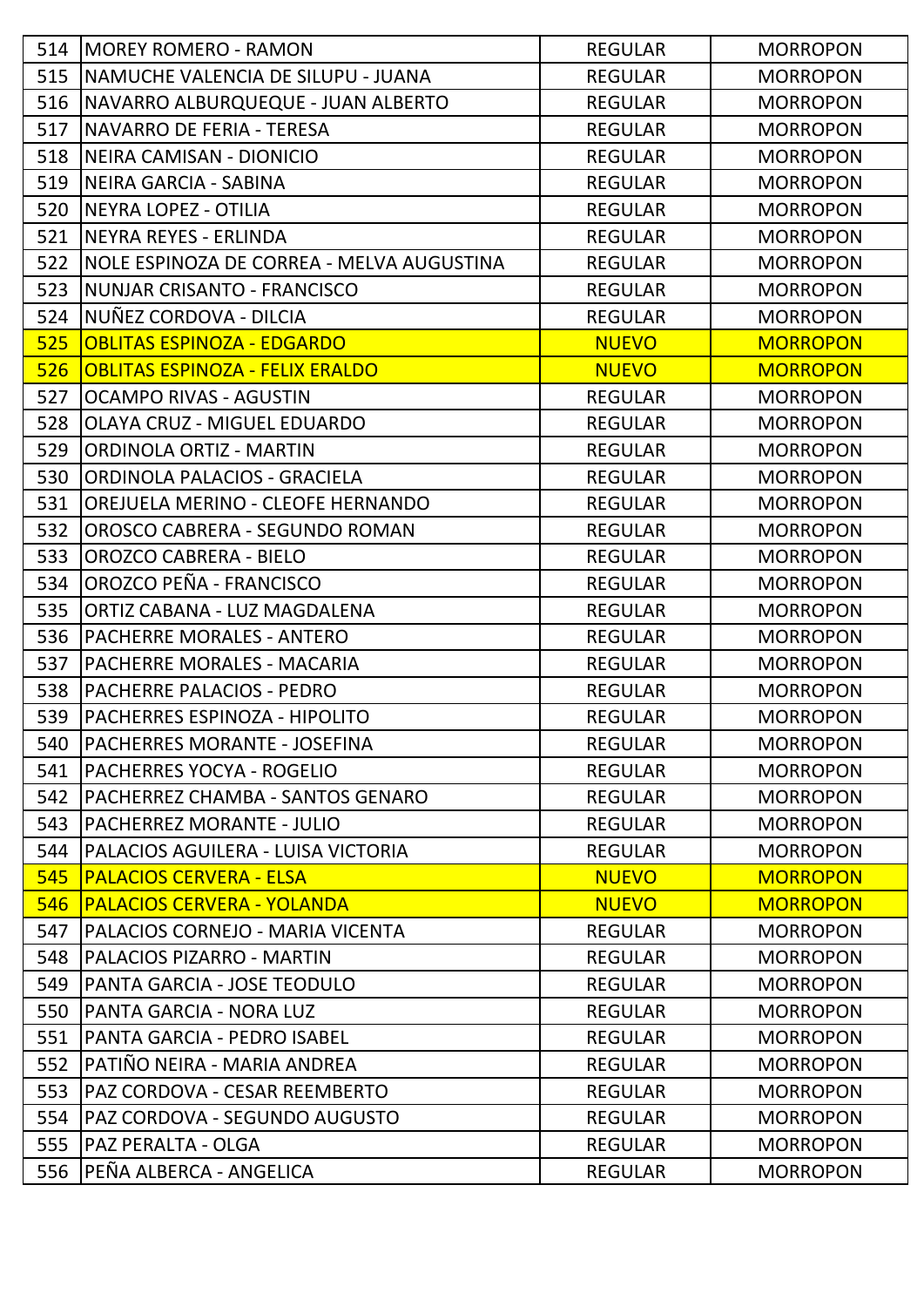| 557 | <b>IPEÑA ALBERCA - LUCAS EVANGELISTA</b> | <b>REGULAR</b> | <b>MORROPON</b> |
|-----|------------------------------------------|----------------|-----------------|
| 558 | PEÑA BERRU - JOSE SANTOS                 | <b>REGULAR</b> | <b>MORROPON</b> |
| 559 | PEÑA CASTILLO - BARTOLA                  | <b>REGULAR</b> | <b>MORROPON</b> |
| 560 | PEÑA CASTILLO - JUAN ALBERTO             | <b>REGULAR</b> | <b>MORROPON</b> |
| 561 | PEÑA CASTILLO - JUANA                    | <b>REGULAR</b> | <b>MORROPON</b> |
| 562 | PEÑA CHIROQUE - NICOLAS                  | <b>REGULAR</b> | <b>MORROPON</b> |
| 563 | PEÑA CORDOVA - AMELIA                    | <b>REGULAR</b> | <b>MORROPON</b> |
| 564 | PEÑA CORDOVA - CELSO                     | <b>REGULAR</b> | <b>MORROPON</b> |
| 565 | PEÑA CRUZ - ISAURO                       | <b>REGULAR</b> | <b>MORROPON</b> |
| 566 | <b>PEÑA DE AGUILAR - FAUSTINA</b>        | <b>NUEVO</b>   | <b>MORROPON</b> |
| 567 | PEÑA DE CHUMACERO - ZORAIDA              | <b>REGULAR</b> | <b>MORROPON</b> |
| 568 | PEÑA DE CORDOVA - ISABEL                 | <b>REGULAR</b> | <b>MORROPON</b> |
| 569 | PEÑA DE PEÑA - PETRONILA                 | <b>REGULAR</b> | <b>MORROPON</b> |
| 570 | PEÑA DE ROBLEDO - JACINTA                | <b>REGULAR</b> | <b>MORROPON</b> |
| 571 | PEÑA DE VALDEZ - FLORA                   | <b>REGULAR</b> | <b>MORROPON</b> |
| 572 | PEÑA GARCIA - DOMITILA                   | <b>REGULAR</b> | <b>MORROPON</b> |
| 573 | PEÑA GARCIA - EROTEIDA                   | <b>REGULAR</b> | <b>MORROPON</b> |
| 574 | PEÑA GARCIA - MARIA YOJANA               | <b>REGULAR</b> | <b>MORROPON</b> |
| 575 | PEÑA GOMEZ - DIONISIO                    | <b>REGULAR</b> | <b>MORROPON</b> |
| 576 | PEÑA HUAMAN - SABINO                     | <b>REGULAR</b> | <b>MORROPON</b> |
| 577 | PEÑA JIMENEZ - FELICITA                  | <b>REGULAR</b> | <b>MORROPON</b> |
| 578 | PEÑA JIMENEZ - LUISA ANTONIA             | <b>REGULAR</b> | <b>MORROPON</b> |
| 579 | PEÑA LOPEZ - AMADEO                      | <b>REGULAR</b> | <b>MORROPON</b> |
| 580 | PEÑA LOPEZ - ARTIMIDORO                  | <b>REGULAR</b> | <b>MORROPON</b> |
| 581 | PEÑA MARCHENA - MARCELINO                | <b>REGULAR</b> | <b>MORROPON</b> |
| 582 | PEÑA MEZONES - ORLANDO                   | <b>REGULAR</b> | <b>MORROPON</b> |
| 583 | PEÑA RAMIREZ - ADITA                     | <b>REGULAR</b> | <b>MORROPON</b> |
| 584 | <b>PEÑA RAMIREZ - ANGEL</b>              | <b>REGULAR</b> | <b>MORROPON</b> |
| 585 | <b>IPEÑA RAMIREZ - SIXTO</b>             | <b>REGULAR</b> | <b>MORROPON</b> |
| 586 | <b>IPEÑA RUIZ - RAMOS</b>                | <b>REGULAR</b> | <b>MORROPON</b> |
| 587 | PEÑA VELASQUEZ - SANTOS ISOE             | <b>REGULAR</b> | <b>MORROPON</b> |
| 588 | PINELA CORDOVA - EMPERATRIZ              | <b>REGULAR</b> | <b>MORROPON</b> |
| 589 | PINTADO CORDOVA - JUSTINIANO             | <b>REGULAR</b> | <b>MORROPON</b> |
| 590 | <b>PINTADO SANDOVAL - MAGUINA</b>        | <b>NUEVO</b>   | <b>MORROPON</b> |
| 591 | PORTERO DE MEDINA - DONATILA             | <b>REGULAR</b> | <b>MORROPON</b> |
| 592 | PORTOCARRERO CRUZ - CATALINA             | <b>REGULAR</b> | <b>MORROPON</b> |
| 593 | POZO JUAREZ - CANDELARIA                 | <b>REGULAR</b> | <b>MORROPON</b> |
| 594 | POZO PEÑA - HERNAN                       | <b>REGULAR</b> | <b>MORROPON</b> |
| 595 | PRIETO AGUIRRE - ANTONIO AUGUSTO         | <b>REGULAR</b> | <b>MORROPON</b> |
| 596 | <b>PRIETO AGUIRRE - HERACLIDES</b>       | <b>REGULAR</b> | <b>MORROPON</b> |
| 597 | <b>PRIETO AGURTO - DORILA</b>            | <b>REGULAR</b> | <b>MORROPON</b> |
| 598 | <b>PRIETO AGURTO - MANUEL</b>            | <b>REGULAR</b> | <b>MORROPON</b> |
| 599 | PRIETO AGURTO - MARIANO                  | <b>REGULAR</b> | <b>MORROPON</b> |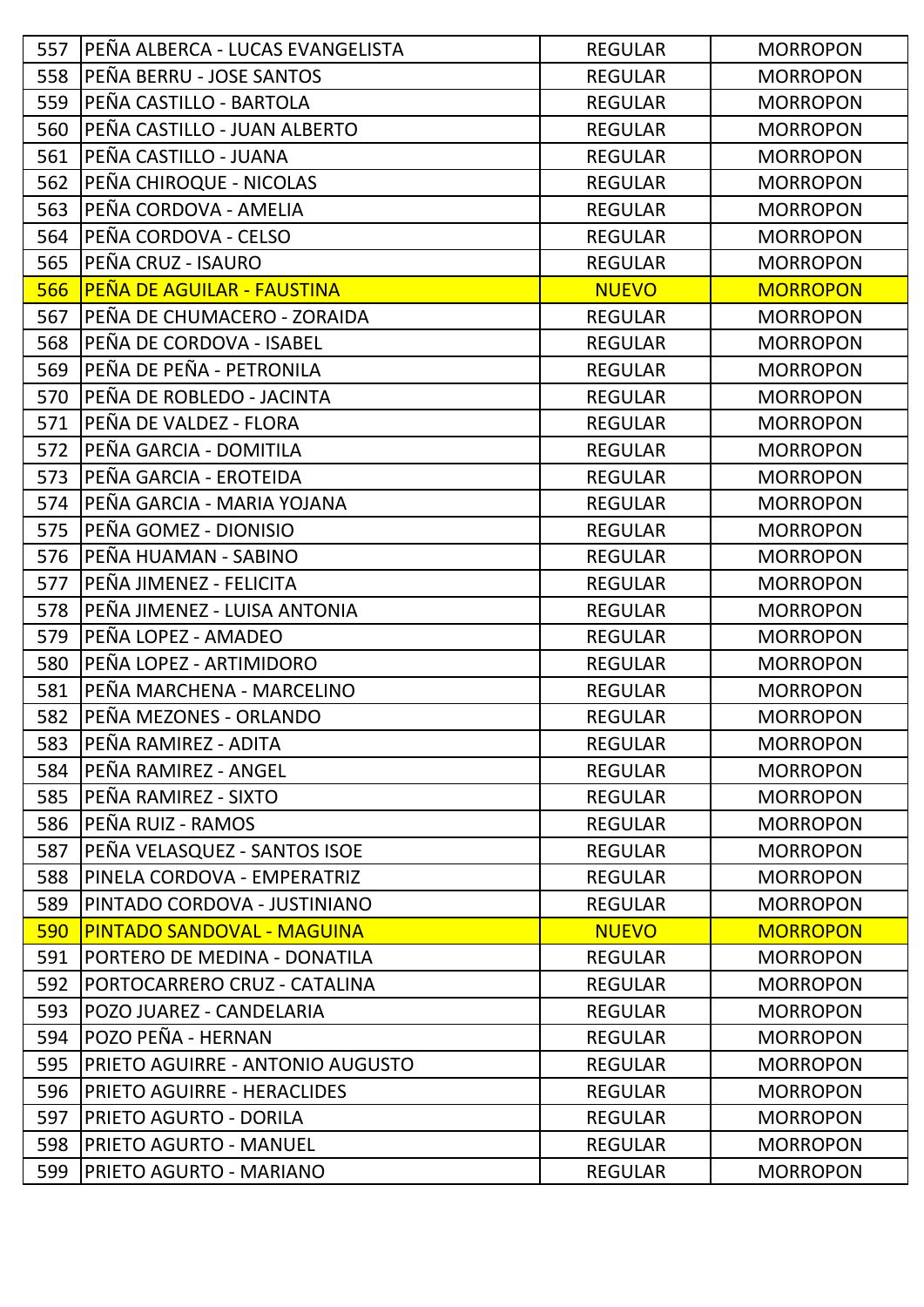| 600 | <b>PRIETO AGURTO - ROSA LIDIA</b>        | <b>REGULAR</b> | <b>MORROPON</b> |
|-----|------------------------------------------|----------------|-----------------|
| 601 | <b>PRIETO AGURTO - SANTOS</b>            | <b>REGULAR</b> | <b>MORROPON</b> |
| 602 | PRIETO AGURTO - SEGUNDO MARIANO          | <b>REGULAR</b> | <b>MORROPON</b> |
| 603 | <b>PRIETO DE BAUTISTA - MARINA</b>       | <b>REGULAR</b> | <b>MORROPON</b> |
| 604 | <b>PRIETO DE MORALES - MERCEDES</b>      | <b>REGULAR</b> | <b>MORROPON</b> |
| 605 | <b>PRIETO DE ROMERO - JULIA</b>          | <b>REGULAR</b> | <b>MORROPON</b> |
| 606 | PRIETO DE ZAPATA - MARIA ANACILA         | <b>REGULAR</b> | <b>MORROPON</b> |
| 607 | <b>PRIETO MOGOLLON - PEDRO</b>           | <b>REGULAR</b> | <b>MORROPON</b> |
| 608 | PRIETO PRIETO - JOSE NAZARIO             | <b>REGULAR</b> | <b>MORROPON</b> |
| 609 | PRIETO VDA DE MOREY - MARTHA IRENE       | <b>REGULAR</b> | <b>MORROPON</b> |
| 610 | QUEVEDO AGURTO DE CASTILLO - FELIPA      | <b>REGULAR</b> | <b>MORROPON</b> |
| 611 | <b>QUISPE LLOCYA - ALEJANDRO</b>         | <b>REGULAR</b> | <b>MORROPON</b> |
| 612 | <b>QUISPE LOPEZ - MAGDALENA</b>          | <b>REGULAR</b> | <b>MORROPON</b> |
| 613 | RAIMUNDO CORDOVA - FRANCISCA             | <b>REGULAR</b> | <b>MORROPON</b> |
| 614 | RAMIREZ CASTILLO - SALOMON               | <b>REGULAR</b> | <b>MORROPON</b> |
| 615 | <b>RAMIREZ CEVALLOS - ANDRES</b>         | <b>REGULAR</b> | <b>MORROPON</b> |
| 616 | RAMIREZ CORDOVA - LUGARDA                | <b>REGULAR</b> | <b>MORROPON</b> |
| 617 | RAMIREZ CORDOVA - SATURNINO              | <b>REGULAR</b> | <b>MORROPON</b> |
| 618 | RAMIREZ DE CARRASCO - DOTILA             | <b>REGULAR</b> | <b>MORROPON</b> |
| 619 | RAMIREZ GUARNIZO - ROSA AMELIA           | <b>REGULAR</b> | <b>MORROPON</b> |
| 620 | RAMIREZ HUERTAS DE CORDOVA - MARIA ELENA | <b>REGULAR</b> | <b>MORROPON</b> |
| 621 | RAMIREZ JIMENEZ - JUSTO GERMAN           | <b>REGULAR</b> | <b>MORROPON</b> |
| 622 | RAMIREZ MONTALBAN - RITA                 | <b>REGULAR</b> | <b>MORROPON</b> |
| 623 | <b>RAMIREZ MORALES - ALIPIO</b>          | <b>REGULAR</b> | <b>MORROPON</b> |
| 624 | <b>RAMIREZ MORALES - ANDRES</b>          | <b>REGULAR</b> | <b>MORROPON</b> |
| 625 | <b>RAMIREZ MORALES - ISIDORO</b>         | <b>REGULAR</b> | <b>MORROPON</b> |
| 626 | <b>RAMIREZ MORALES - JUANA</b>           | <b>REGULAR</b> | <b>MORROPON</b> |
| 627 | <b>RAMIREZ PINTADO - FIDEL</b>           | <b>REGULAR</b> | <b>MORROPON</b> |
| 628 | <b>RAMOS BAUTISTA - PEDRO</b>            | <b>REGULAR</b> | <b>MORROPON</b> |
| 629 | RAMOS BAUTISTA - YGNACIO                 | <b>REGULAR</b> | <b>MORROPON</b> |
| 630 | <b>RAMOS GARAY - ALBERTO</b>             | <b>REGULAR</b> | <b>MORROPON</b> |
| 631 | <b>RAMOS LOPEZ - DANIEL</b>              | <b>REGULAR</b> | <b>MORROPON</b> |
| 632 | <b>RAMOS LOPEZ - EVARISTA</b>            | <b>REGULAR</b> | <b>MORROPON</b> |
| 633 | RAMOS QUINTANA - MARIA PETRONILA         | <b>REGULAR</b> | <b>MORROPON</b> |
| 634 | <b>REYES CRUZ - TERESA MERCEDES</b>      | <b>NUEVO</b>   | <b>MORROPON</b> |
| 635 | <b>REYES DE HUERTAS - ROMELIA</b>        | <b>REGULAR</b> | <b>MORROPON</b> |
| 636 | <b>IREYES GAONA - ERNESTO AURELIO</b>    | <b>REGULAR</b> | <b>MORROPON</b> |
| 637 | <b>REYES GAONA - MARIO</b>               | <b>REGULAR</b> | <b>MORROPON</b> |
| 638 | REYES GAONA - RICARDO AVELINO            | <b>REGULAR</b> | <b>MORROPON</b> |
| 639 | IREYES HUAMAN - CORNELIA                 | <b>REGULAR</b> | <b>MORROPON</b> |
| 640 | REYES MONTALBAN - YOLANDA                | <b>REGULAR</b> | <b>MORROPON</b> |
| 641 | <b>REYES MORE - JOSE DEL CARMEN</b>      | <b>REGULAR</b> | <b>MORROPON</b> |
| 642 | <b>REYES OLIVARES - BEATRIZ</b>          | <b>REGULAR</b> | <b>MORROPON</b> |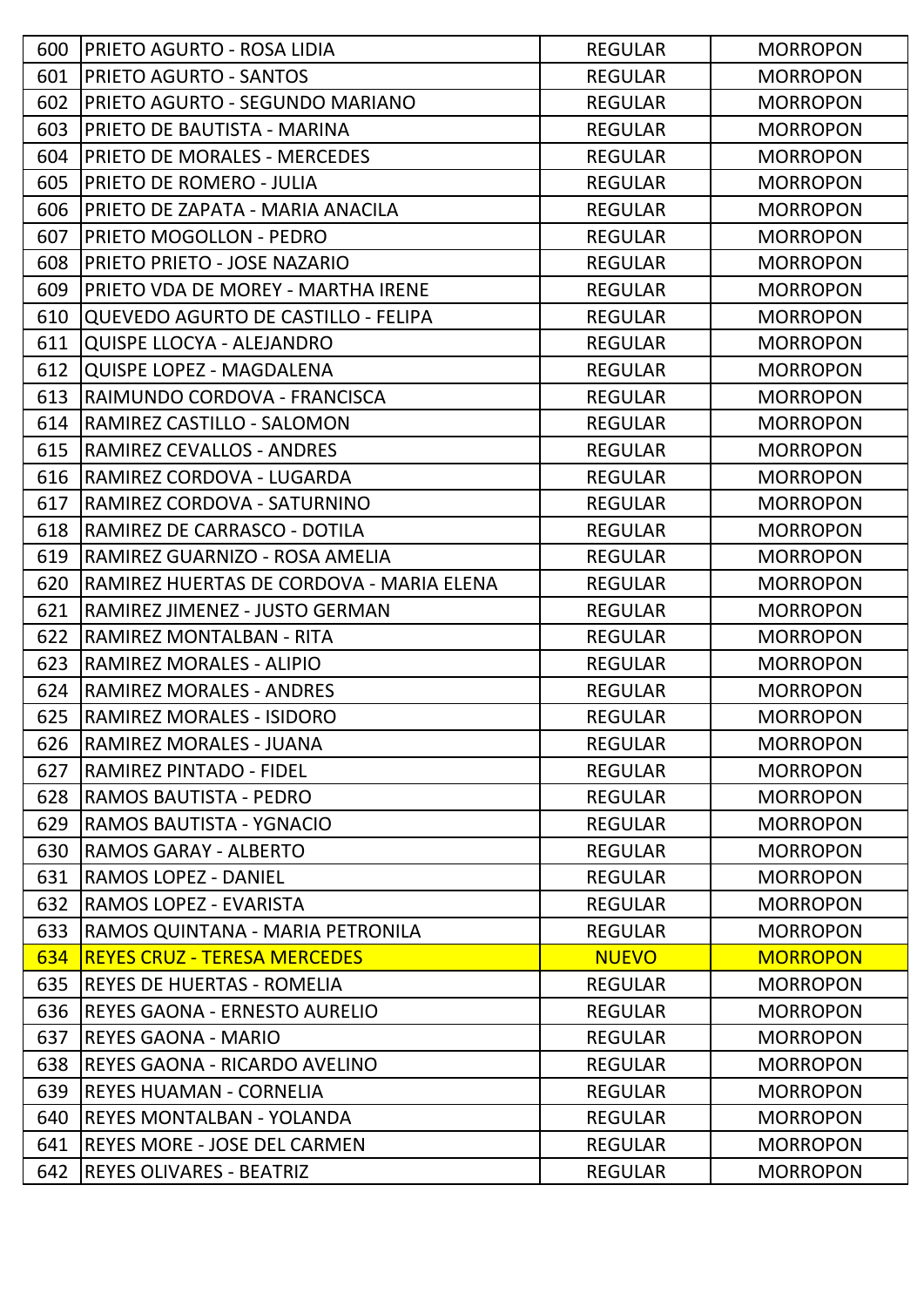| 643 | <b>IREYES SANDOVAL - RICARDINA</b>    | <b>REGULAR</b> | <b>MORROPON</b> |
|-----|---------------------------------------|----------------|-----------------|
| 644 | <b>REYES ZAPATA - NELIDA</b>          | <b>REGULAR</b> | <b>MORROPON</b> |
| 645 | <b>REYMUNDO CHAVEZ - SANTOS</b>       | <b>REGULAR</b> | <b>MORROPON</b> |
| 646 | REYMUNDO CORDOVA - EMILIO             | <b>REGULAR</b> | <b>MORROPON</b> |
| 647 | RIMAICUNA SAAVEDRA - FELICITA         | <b>REGULAR</b> | <b>MORROPON</b> |
| 648 | <b>RIOS DE ROJAS - NEDILA</b>         | <b>REGULAR</b> | <b>MORROPON</b> |
| 649 | <b>RIVAS JIMENEZ - FLORA</b>          | <b>REGULAR</b> | <b>MORROPON</b> |
| 650 | RIVAS JIMENEZ - ISABEL MARIA          | <b>REGULAR</b> | <b>MORROPON</b> |
| 651 | <b>RIVAS JIMENEZ - MANUELA</b>        | <b>REGULAR</b> | <b>MORROPON</b> |
| 652 | <b>RIVERA ALMESTAR - RICARDO</b>      | <b>NUEVO</b>   | <b>MORROPON</b> |
| 653 | RIVERA CARRASCO - ANA ANTONIETA       | <b>REGULAR</b> | <b>MORROPON</b> |
| 654 | <b>RIVERA MADRID - JOSE</b>           | <b>REGULAR</b> | <b>MORROPON</b> |
| 655 | RODRIGUEZ ALBURQUEQUE - SARA          | <b>REGULAR</b> | <b>MORROPON</b> |
| 656 | RODRIGUEZ FARFAN - ALEJANDRO          | <b>REGULAR</b> | <b>MORROPON</b> |
| 657 | <b>ROJAS CEVALLOS - JESUS</b>         | <b>REGULAR</b> | <b>MORROPON</b> |
| 658 | ROJAS CORDOVA - AUDINO                | <b>REGULAR</b> | <b>MORROPON</b> |
| 659 | <b>ROJAS DE RAMIREZ - LAURA</b>       | <b>REGULAR</b> | <b>MORROPON</b> |
| 660 | <b>ROJAS DOMINGUEZ - DEDICACION</b>   | <b>NUEVO</b>   | <b>MORROPON</b> |
| 661 | <b>ROJAS DURAND - LUIS ELIAS</b>      | <b>REGULAR</b> | <b>MORROPON</b> |
| 662 | <b>ROJAS RAMIREZ - PETRONA</b>        | <b>REGULAR</b> | <b>MORROPON</b> |
| 663 | ROMERO ASTUDILLO - JUAN ANDRES        | <b>REGULAR</b> | <b>MORROPON</b> |
| 664 | ROMERO DE CORDOVA - JULIA             | <b>REGULAR</b> | <b>MORROPON</b> |
| 665 | ROMERO DE RAMIREZ - HERMINIA          | <b>REGULAR</b> | <b>MORROPON</b> |
| 666 | <b>ROMERO MOREY - GERMAN</b>          | <b>REGULAR</b> | <b>MORROPON</b> |
| 667 | RONDOY JULCAHUANGA - ANA              | <b>REGULAR</b> | <b>MORROPON</b> |
| 668 | ROÑA PARIAGUACHE - ROMULO             | <b>REGULAR</b> | <b>MORROPON</b> |
| 669 | ROSALES DE PAZ - ROSA AMELIA          | <b>REGULAR</b> | <b>MORROPON</b> |
| 670 | <b>ROSALES DE RUIZ - MANUELA</b>      | <b>REGULAR</b> | <b>MORROPON</b> |
| 671 | <b>ROSALES LA COTERA - ERNESTO</b>    | <b>REGULAR</b> | <b>MORROPON</b> |
| 672 | RUBIO CHUNGA - LUZMILA ANGELICA       | <b>REGULAR</b> | <b>MORROPON</b> |
| 673 | <b>RUIZ ACOSTA - JUAN</b>             | <b>REGULAR</b> | <b>MORROPON</b> |
| 674 | RUIZ ACOSTA - REDUCINDO               | <b>REGULAR</b> | <b>MORROPON</b> |
| 675 | <b>RUIZ CARBAJAL - DAGOBERTO</b>      | <b>REGULAR</b> | <b>MORROPON</b> |
| 676 | RUIZ CORDOVA - DEMETRIA               | <b>REGULAR</b> | <b>MORROPON</b> |
| 677 | RUIZ DE CESPEDES - BENERANDA          | <b>REGULAR</b> | <b>MORROPON</b> |
| 678 | RUIZ GONZAGA - ROGELIO SANTOS         | <b>REGULAR</b> | <b>MORROPON</b> |
| 679 | RUIZ GONZAGA - TOMASA                 | <b>REGULAR</b> | <b>MORROPON</b> |
| 680 | <b>RUIZ JAIME - LEONOR</b>            | <b>REGULAR</b> | <b>MORROPON</b> |
| 681 | RUIZ LOAIZA DE CABRERA - PETRONILA    | <b>REGULAR</b> | <b>MORROPON</b> |
| 682 | SAAVEDRA CARHUATOCTO - ELEUTERIA      | <b>REGULAR</b> | <b>MORROPON</b> |
| 683 | <b>SAAVEDRA CHIRA - NICOLAS</b>       | <b>REGULAR</b> | <b>MORROPON</b> |
| 684 | SAAVEDRA DE AGURTO - BENEDITA BALBINA | <b>REGULAR</b> | <b>MORROPON</b> |
| 685 | <b>SAAVEDRA MONTALBAN - ROBERTO</b>   | <b>NUEVO</b>   | <b>MORROPON</b> |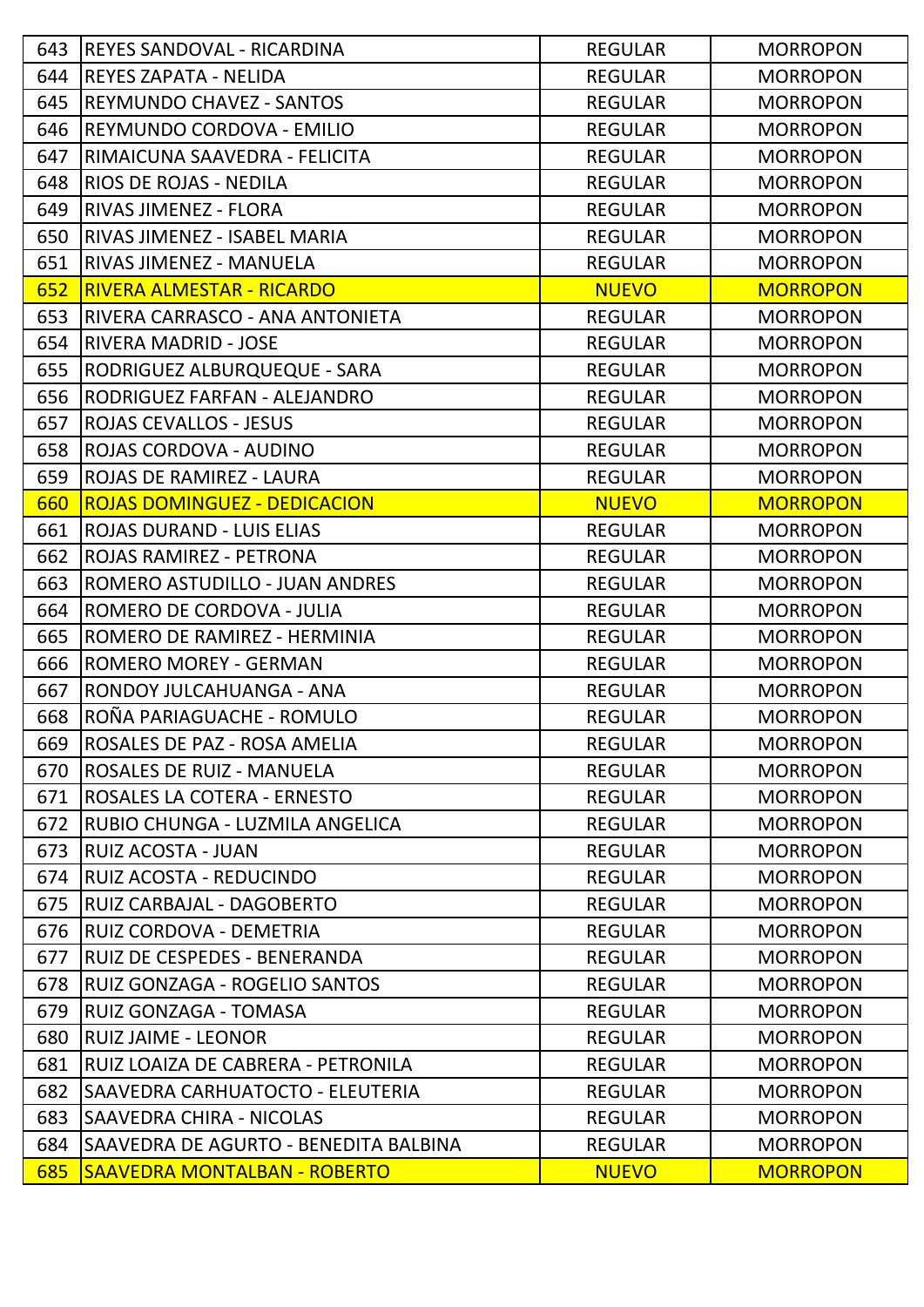| 686 | <b>SAAVEDRA MORALES - MANUEL MARIA</b>           | <b>REGULAR</b>       | <b>MORROPON</b> |
|-----|--------------------------------------------------|----------------------|-----------------|
| 687 | <b>SAAVEDRA MORE - ENOE</b>                      | <b>REINCORPORADO</b> | <b>MORROPON</b> |
| 688 | <b>SAAVEDRA ROJAS - TEOLINDA</b>                 | <b>NUEVO</b>         | <b>MORROPON</b> |
| 689 | <b>SAAVEDRA ZAPATA - ELEUTERIO</b>               | <b>REGULAR</b>       | <b>MORROPON</b> |
| 690 | SAAVEDRA ZAPATA - FRANCISCO                      | <b>REGULAR</b>       | <b>MORROPON</b> |
| 691 | SALCEDO VELASQUEZ - JULIA FRANCISCA              | <b>REGULAR</b>       | <b>MORROPON</b> |
| 692 | <b>SALVADOR CASTILLO - FELIPE</b>                | <b>REGULAR</b>       | <b>MORROPON</b> |
| 693 | <b>SALVADOR CHUQUICUSMA - EDITA</b>              | <b>REGULAR</b>       | <b>MORROPON</b> |
| 694 | SAMBRANDO DE HUERTAS - MARIA NELLY               | <b>REGULAR</b>       | <b>MORROPON</b> |
| 695 | SANCARRANCO CESPEDES - LUIS PORFIRIO             | <b>REGULAR</b>       | <b>MORROPON</b> |
| 696 | <b>SANCARRANCO DE CRUZ - MERCEDES</b>            | <b>REGULAR</b>       | <b>MORROPON</b> |
| 697 | SANCARRANCO VALDES - JOSE EUGENIO                | <b>REGULAR</b>       | <b>MORROPON</b> |
| 698 | <b>SANCARRANCO VALDEZ - MARTIN</b>               | <b>REGULAR</b>       | <b>MORROPON</b> |
| 699 | <b>SANCARRANCO ZAPATA - FRANCISCO</b>            | <b>REGULAR</b>       | <b>MORROPON</b> |
| 700 | SANCARRANCO ZAPATA - JUAN FRANCISCO              | <b>REGULAR</b>       | <b>MORROPON</b> |
| 701 | SANCARRANCO ZAPATA - LUCIANO                     | <b>REGULAR</b>       | <b>MORROPON</b> |
| 702 | SANCARRANCO ZAPATA - SABINA                      | <b>REGULAR</b>       | <b>MORROPON</b> |
| 703 | <b>SANCARRANCO ZETA - JUSTO</b>                  | <b>REINCORPORADO</b> | <b>MORROPON</b> |
| 704 | SANCARRANCO ZETA - SEGUNDO PORFIRIO              | <b>REGULAR</b>       | <b>MORROPON</b> |
| 705 | <b>SANCHEZ AGUIRRE - LUZ ELENA</b>               | <b>REGULAR</b>       | <b>MORROPON</b> |
| 706 | <b>SANCHEZ ALVA - JUAN</b>                       | <b>REGULAR</b>       | <b>MORROPON</b> |
| 707 | <b>SANCHEZ DE AGURTO - CECILIA RAQUEL</b>        | <b>REGULAR</b>       | <b>MORROPON</b> |
| 708 | <b>SANCHEZ DE SILVA - RAFAELA</b>                | <b>REGULAR</b>       | <b>MORROPON</b> |
| 709 | <b>SANCHEZ JIMENEZ - MARIA AUDELIA</b>           | <b>REGULAR</b>       | <b>MORROPON</b> |
| 710 | SANDOVAL CASTRO - ALEJANDRO ALBERTO              | <b>REGULAR</b>       | <b>MORROPON</b> |
| 711 | ISANDOVAL DE PINTADO - JUANA                     | <b>REGULAR</b>       | <b>MORROPON</b> |
| 712 | SANDOVAL DE ROSALES - SOCORRO                    | <b>REGULAR</b>       | <b>MORROPON</b> |
| 713 | SANDOVAL MARQUEZ - JOSE ESTEBAN                  | <b>REGULAR</b>       | <b>MORROPON</b> |
| 714 | SANDOVAL MARQUEZ - ROSA                          | <b>REGULAR</b>       | <b>MORROPON</b> |
| 715 | <b>SANDOVAL MENDEZ - LUZ MARIA</b>               | <b>REGULAR</b>       | <b>MORROPON</b> |
| 716 | SANDOVAL VARILLAS DE TRELLES - BIRGILIA NATIVIDA | <b>REGULAR</b>       | <b>MORROPON</b> |
| 717 | <b>SEMBRERO CEVALLOS - HUMBERTO</b>              | <b>REGULAR</b>       | <b>MORROPON</b> |
| 718 | <b>SEMBRERO NUÑEZ - MERCEDES</b>                 | <b>REGULAR</b>       | <b>MORROPON</b> |
| 719 | SEMINARIO ANCAJIMA - ANDREA                      | <b>REGULAR</b>       | <b>MORROPON</b> |
| 720 | <b>SEMINARIO CEVEDON - DANIEL</b>                | <b>REGULAR</b>       | <b>MORROPON</b> |
| 721 | SEÑAS MORENO - RAFAEL                            | <b>REGULAR</b>       | <b>MORROPON</b> |
| 722 | SEVALLOS NUÑEZ - MERCEDES                        | <b>REGULAR</b>       | <b>MORROPON</b> |
| 723 | <b>SILUPU AGUIRRE - HERNAN</b>                   | <b>REGULAR</b>       | <b>MORROPON</b> |
| 724 | SILVA ARELLANO - TOMAS EDILBERTO                 | <b>REGULAR</b>       | <b>MORROPON</b> |
| 725 | SILVA CARRASCO DE GARCIA - BLASA                 | <b>REGULAR</b>       | <b>MORROPON</b> |
| 726 | SILVA CASTILLO - NICOLAS                         | <b>REGULAR</b>       | <b>MORROPON</b> |
| 727 | SILVA CASTILLO - ROSA AURA                       | <b>REGULAR</b>       | <b>MORROPON</b> |
| 728 | <b>SILVA OLEMAR - PEDRO NOLASCO</b>              | <b>NUEVO</b>         | <b>MORROPON</b> |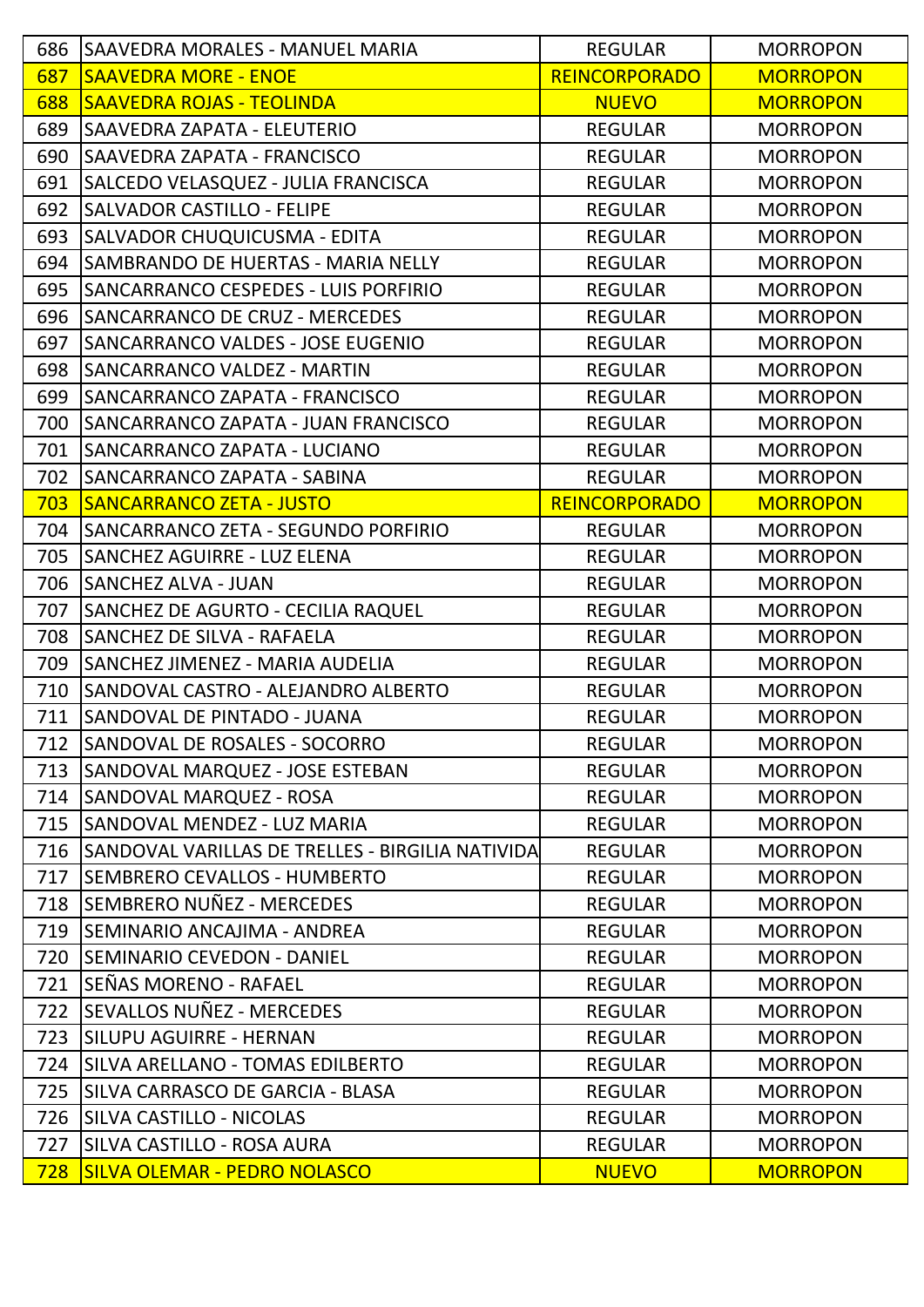| 729 | <b>SILVA PALOMINO - AURA</b>             | <b>REGULAR</b> | <b>MORROPON</b> |
|-----|------------------------------------------|----------------|-----------------|
| 730 | <b>SILVA PALOMINO - OLGA MARINA</b>      | <b>REGULAR</b> | <b>MORROPON</b> |
| 731 | <b>SONDOR PUELLES - HIPOLITO</b>         | <b>REGULAR</b> | <b>MORROPON</b> |
| 732 | SOSA MORANTE - ELADIO                    | <b>REGULAR</b> | <b>MORROPON</b> |
| 733 | ISOSA MORANTE - MARIA ELVIRA             | <b>REGULAR</b> | <b>MORROPON</b> |
| 734 | ISOSA VILCHERRES - JOSE MARIA            | <b>REGULAR</b> | <b>MORROPON</b> |
| 735 | TACURE DE AREVALO - MARIA MAGDALENA      | <b>REGULAR</b> | <b>MORROPON</b> |
| 736 | TACURE MONTERO - CARMEN EDELMIRA         | <b>REGULAR</b> | <b>MORROPON</b> |
| 737 | <b>TIMANA CHAVEZ - JOSE</b>              | <b>REGULAR</b> | <b>MORROPON</b> |
| 738 | TIMANA DE FLORES - PETRONILA             | <b>REGULAR</b> | <b>MORROPON</b> |
| 739 | TIMANA NIMA - SANTOS JUANA               | <b>REGULAR</b> | <b>MORROPON</b> |
| 740 | <b>TOCTO SANTOS - JOSE ASENCION</b>      | <b>REGULAR</b> | <b>MORROPON</b> |
| 741 | TORRES ALVARADO - ROSA AURORA            | <b>REGULAR</b> | <b>MORROPON</b> |
| 742 | <b>TORRES CISNEROS - MIGUEL ENRIQUE</b>  | <b>REGULAR</b> | <b>MORROPON</b> |
| 743 | <b>TORRES MATILDO - JUAN ANDRES</b>      | <b>REGULAR</b> | <b>MORROPON</b> |
| 744 | TRELLES GARCIA - LUIS ALBERTO            | <b>REGULAR</b> | <b>MORROPON</b> |
| 745 | TRELLES MENDOZA - HILTON                 | <b>REGULAR</b> | <b>MORROPON</b> |
| 746 | UBILLUS JUAREZ - DEIDAMIA                | <b>REGULAR</b> | <b>MORROPON</b> |
| 747 | URBINA CHUMACERO - CARMEN                | <b>REGULAR</b> | <b>MORROPON</b> |
| 748 | URBINA REVOLLEDO - AUGUSTO               | <b>REGULAR</b> | <b>MORROPON</b> |
| 749 | <b>VALDEZ MENDOZA - COSME</b>            | <b>REGULAR</b> | <b>MORROPON</b> |
| 750 | <b>VALDEZ RUGEL - JOSE SANTOS</b>        | <b>REGULAR</b> | <b>MORROPON</b> |
| 751 | <b>VALDIVIEZO VINCES - PETRONILA</b>     | <b>REGULAR</b> | <b>MORROPON</b> |
| 752 | <b>VALENCIA LAZO - FELIX</b>             | <b>REGULAR</b> | <b>MORROPON</b> |
| 753 | <b>VALENCIA MORALES - FELIX</b>          | <b>REGULAR</b> | <b>MORROPON</b> |
| 754 | VALENCIA MORALES - MARIA DIGNA           | <b>REGULAR</b> | <b>MORROPON</b> |
| 755 | lVALENCIA MORALES - PAULA                | <b>REGULAR</b> | <b>MORROPON</b> |
| 756 | VARGAS AGUIRRE - JOSE MIGUEL             | <b>REGULAR</b> | <b>MORROPON</b> |
| 757 | <b>VARILLAS DE ACHA - SANTOS RENEE</b>   | <b>REGULAR</b> | <b>MORROPON</b> |
| 758 | <b>VARILLAS RIVAS - URSULA VICTORIA</b>  | <b>REGULAR</b> | <b>MORROPON</b> |
| 759 | VARILLAS ZUÑIGA - MANUELA                | <b>REGULAR</b> | <b>MORROPON</b> |
| 760 | <b>VEGA CORDOVA - PEDRO REGALADO</b>     | <b>REGULAR</b> | <b>MORROPON</b> |
| 761 | <b>VELASQUEZ AVALO - BALTAZAR</b>        | <b>REGULAR</b> | <b>MORROPON</b> |
| 762 | <b>VELASQUEZ CALLE - SANTOS LIBORIO</b>  | <b>REGULAR</b> | <b>MORROPON</b> |
| 763 | <b>VELASQUEZ CRUZ - HUMBERTO</b>         | <b>REGULAR</b> | <b>MORROPON</b> |
| 764 | <b>VELASQUEZ DE CHUMACERO - VICTORIA</b> | <b>REGULAR</b> | <b>MORROPON</b> |
| 765 | <b>VELASQUEZ GARCIA - DELICIA</b>        | <b>REGULAR</b> | <b>MORROPON</b> |
| 766 | <b>VELASQUEZ REYES - SEGUNDO HERNAN</b>  | <b>REGULAR</b> | <b>MORROPON</b> |
| 767 | <b>VERAMATUS CELIS - GERMAN</b>          | <b>REGULAR</b> | <b>MORROPON</b> |
| 768 | VIERA MOCARRO - TOMAS FEDERICO           | <b>REGULAR</b> | <b>MORROPON</b> |
| 769 | VILELA CHICOMA - MANUEL ALBERTO          | <b>REGULAR</b> | <b>MORROPON</b> |
| 770 | VILELA CORREA - SEGUNDO JUAN             | <b>REGULAR</b> | <b>MORROPON</b> |
| 771 | <b>VILELA GUERRERO - ROSA AMELIA</b>     | <b>REGULAR</b> | <b>MORROPON</b> |